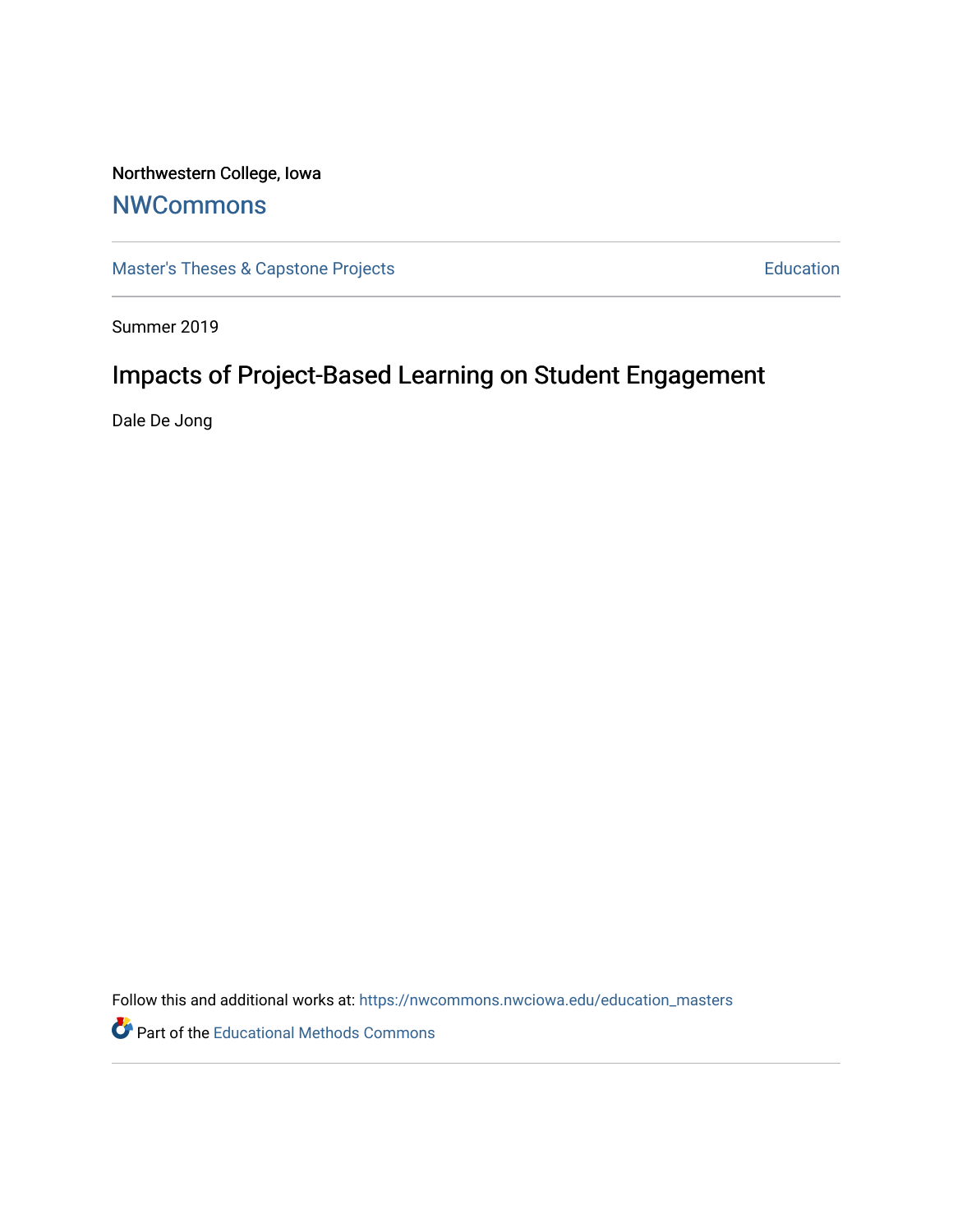Impacts of Project-Based Learning on Student Engagement

Dale De Jong

Northwestern College

An Action Research Project Presented in Partial Fulfillment of the Requirements For the Degree of Master of Education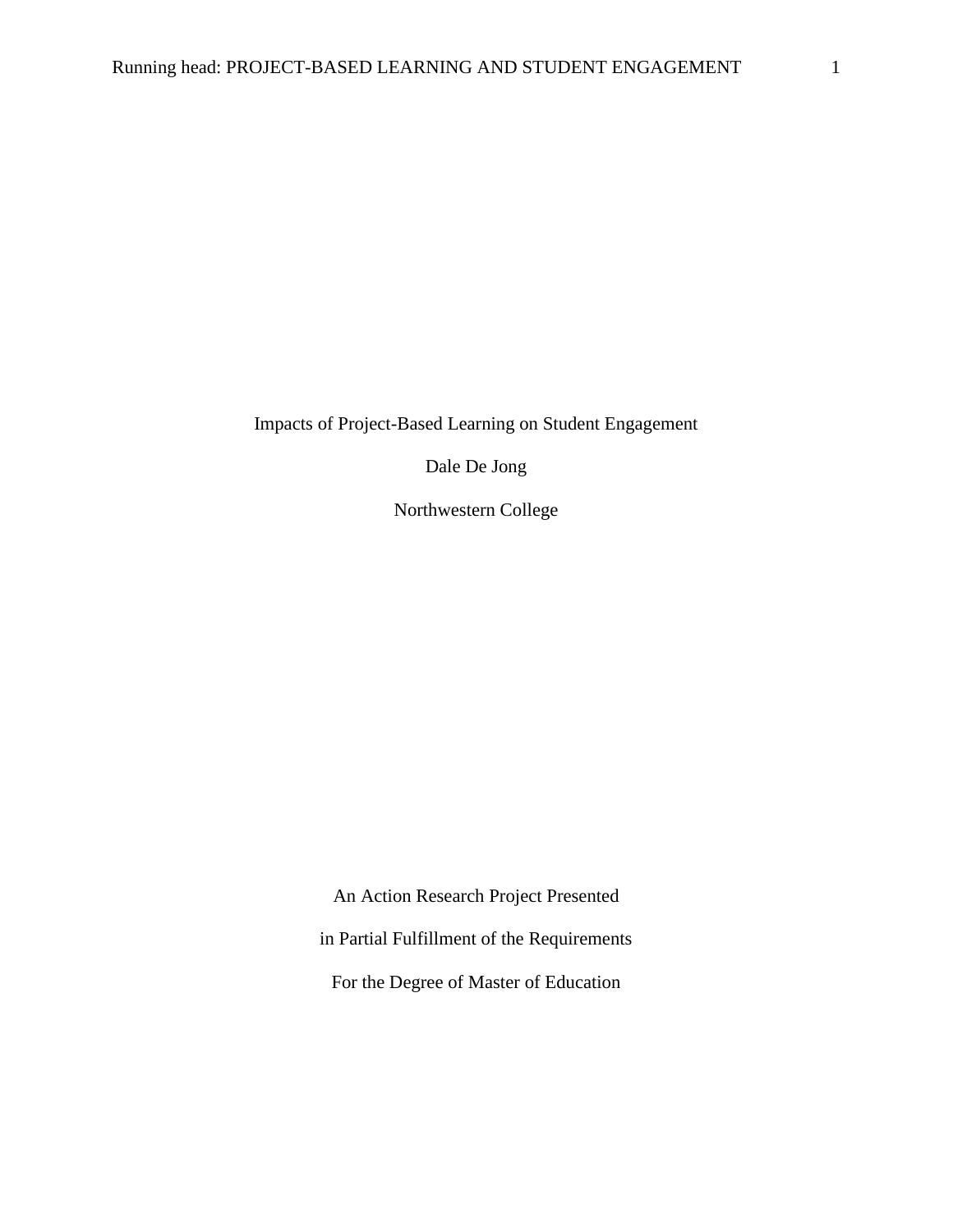# Table of Contents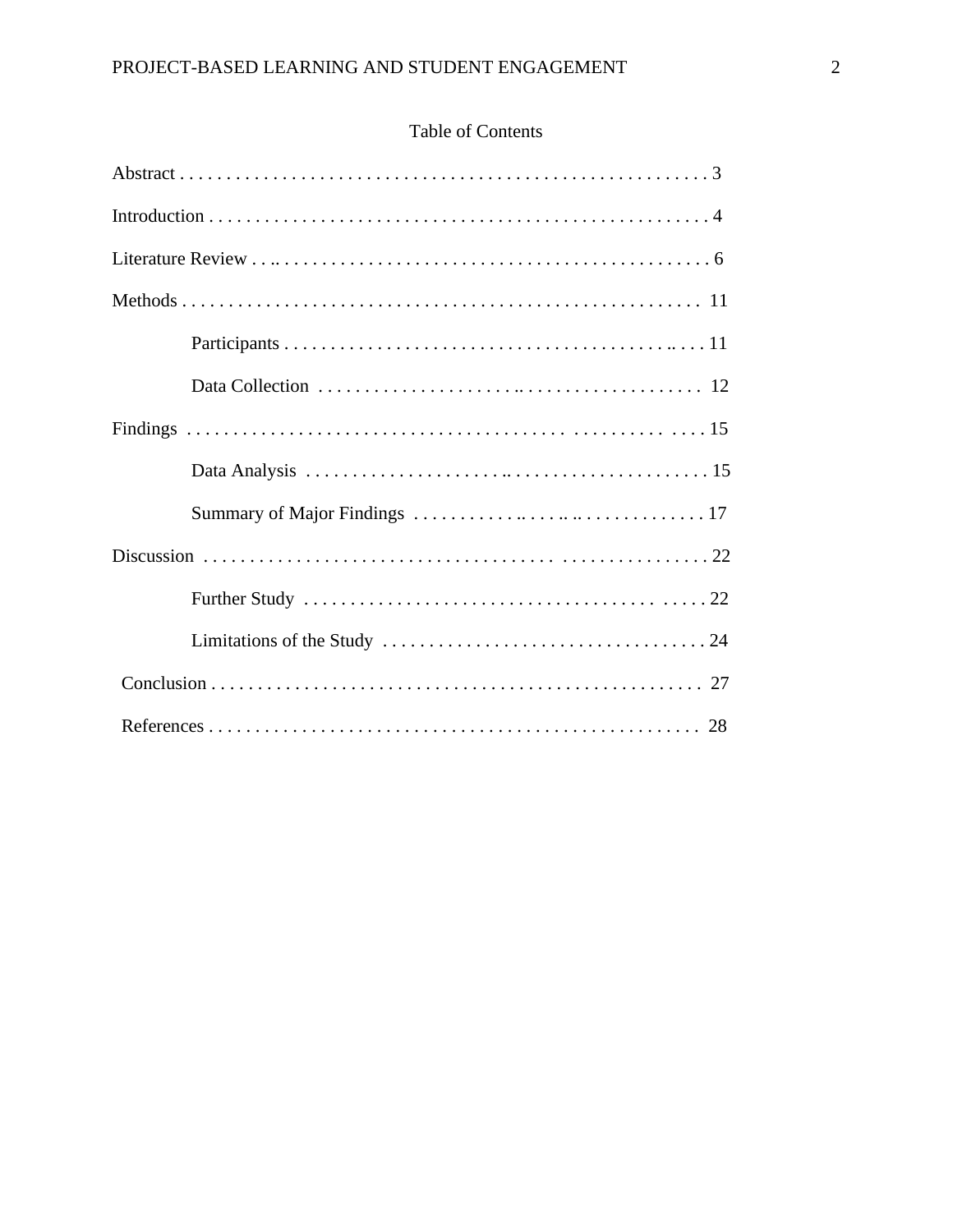### Abstract

The purpose of this paper is to share the results from an action research project that explored the impacts of Project-Based Learning (PBL) on in-class student engagement. This was done in a 10th grade world studies classroom that compared PBL to traditional instruction. The main patterns that emerged from this project showed that percentage of student engagement and types of higher order thinking increased when components of PBL were implemented in the classroom. This can be attributed to PBL's learner-centered approach, where the students' perspectives are continually taken into account and students are at the center of their learning process. As the needs of our students are changing, PBL allows us to keep up with these needs. Other patterns in the research show the positive relationship between PBL and teacher engagement in the classroom. The findings also suggested continued development of PBL strategies and a focus of more student involvement in developing PBL projects.

*Keywords*: project-based learning, learner-centered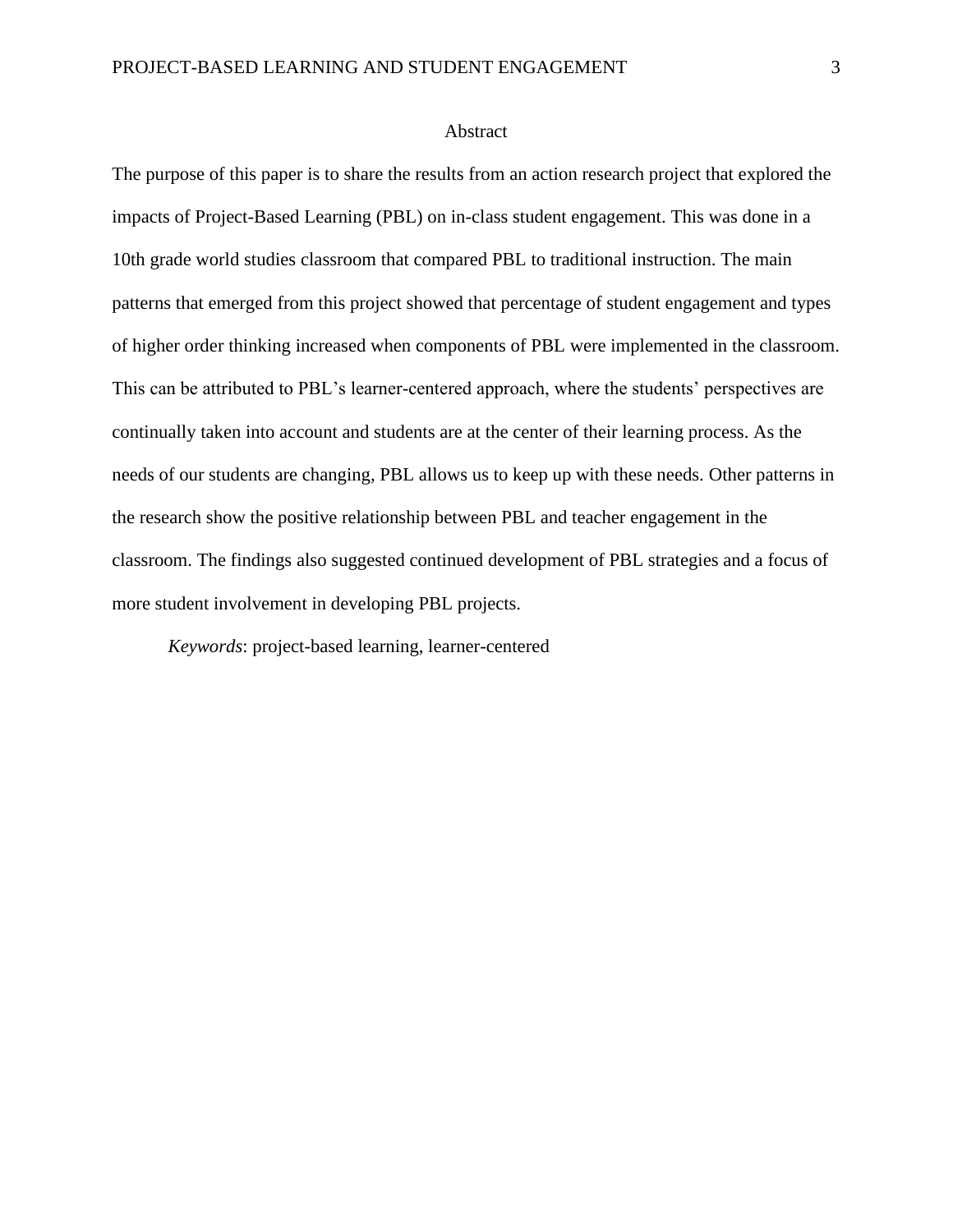# Impacts of Project-Based Learning on Student Engagement

The needs of students are ever changing and the challenge to keep up with those needs can be daunting. Classrooms are not only becoming more diverse in all categories, generational changes are constantly evolving. The foundation of current educational practices originate in 1893, when educators anticipated the change from an agricultural based economy to and industrial one, creating the factory model of education that has stayed with us today (Dintersmith, 2018, p. 4). In that model, students together shifted from classroom to classroom on bell schedules, learning the content and skills from their teacher at the same pace. This reflected the industrial model or factory system that most students would enter at the end of their schooling. While this model was innovative and successful for the needs of the 20th century, it is outdated and does not fit the 21st century needs of our students where automation and machine intelligence it shifting our economy (Dintersmith, 2018, p, 13). We need to give students realworld problems, where they collaborate with other students and are coached along with adult support. Just as in 1893 our education systems needs to shift to meet the needs of 21st century learners.

Projects have been a part of education for over 100 years, most of these being teacher driven where content and skills learned come from the teacher (Larmar & Mergendoller, 2010, p. 1). To make these projects more meaningful and innovative, Project-Based Learning (PBL) strategies need to be implemented to meet the needs of 21st century learners. Standardized testing shows that students involved in PBL outscore their traditionally educated peers (Geier et al., 2008). However, standardized testing is not the only metric that is important in measuring how ready students are to enter the 21st century workforce. In one British study, students in a PBL program not only achieved the highest possible grade on the national exam than students in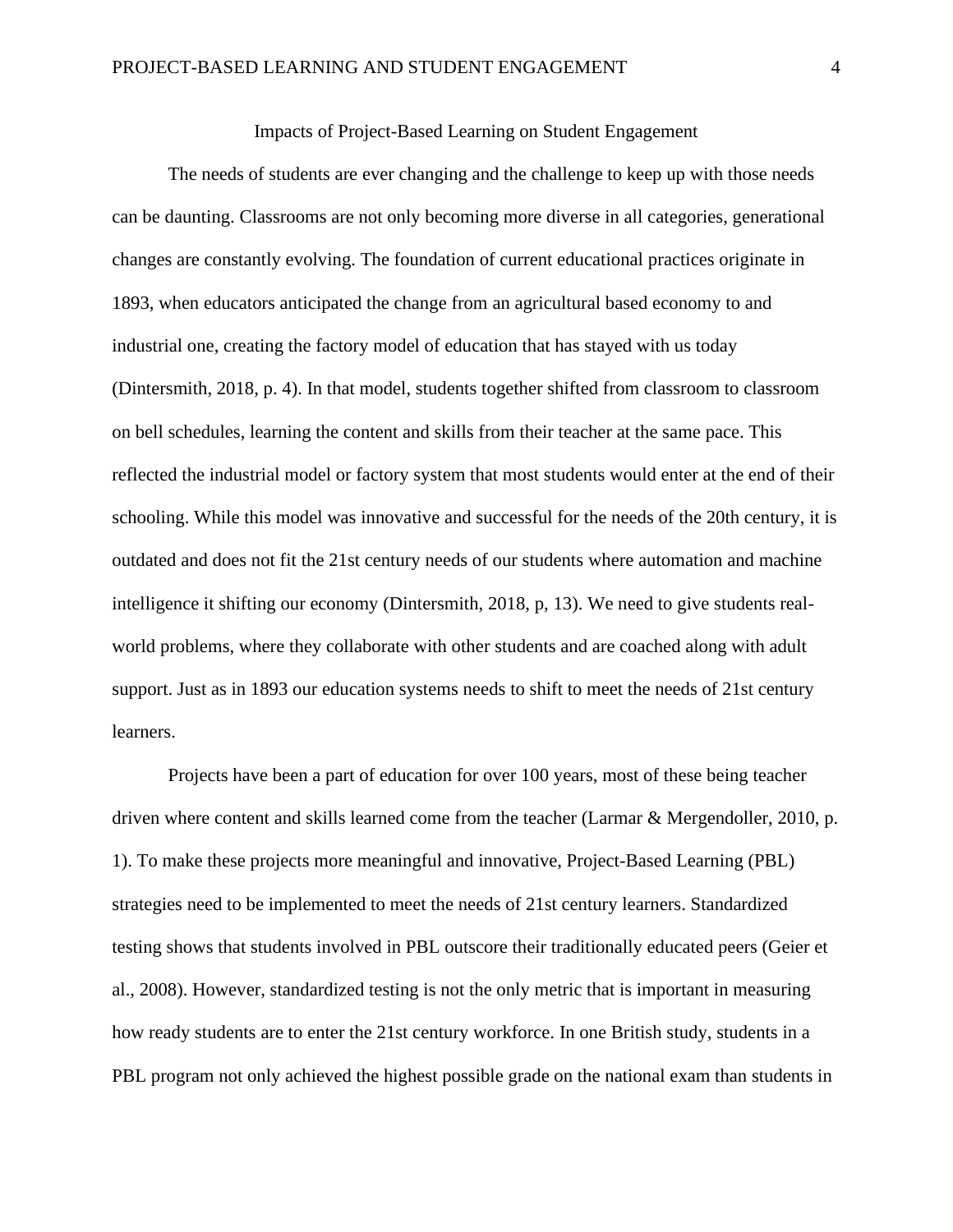a traditional track, but were also better in answering applied and conceptual problems (Boaler, 1999). In another study, students were asked to design a new playhouse for a community center. Not only were the vast majority student submissions deemed qualified to be built, these students were also able to revise their designs after consulting resources (Thomas, 2010, p. 40). These skills are necessary in developing highly motivated, critical thinking students for the future workforce.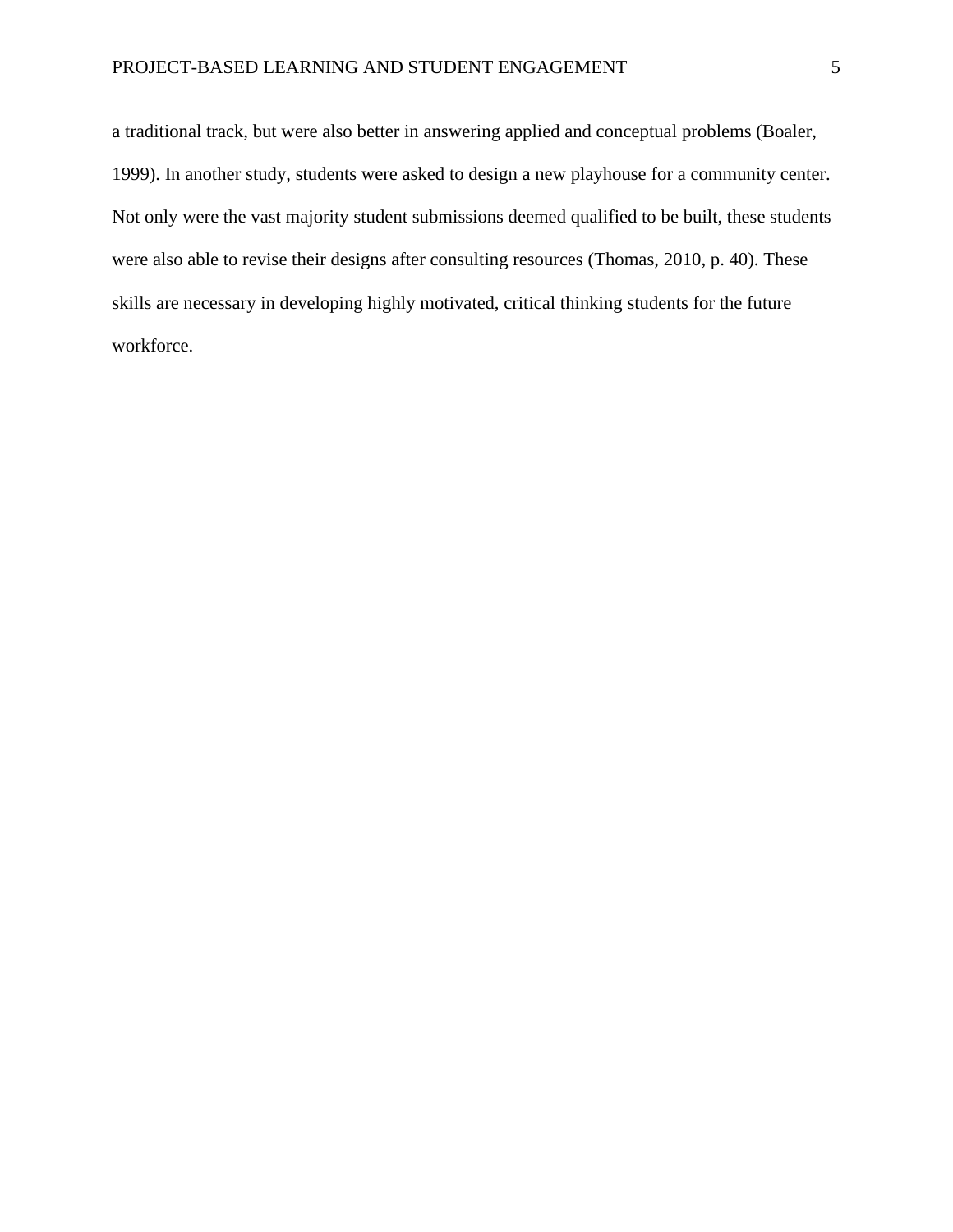#### **Literature Review**

A considerable body of research and theory show the positive relationship between student motivation and cognitive engagement (Blumenfeld et al., 1991, p. 370). One of the main reasons students dropout of school is because they find their classes boring and become disengaged (Cervantes et al., 2015, p. 2). Educators need to find ways to motivate their students in their ever increasingly diverse classrooms. The one size fits all approach has to change to meet the different motivating factors of their students. PBL allows for a student-centered approach, letting students self-differentiate to increase motivation. This gives students the ability to select their own interests and use the tools that best fit their needs. This differentiation provides intrinsic motivation for students to pursue deeper learning at their levels (Bell, 2010, p. 42).

One component of PBL that increases motivation is immersing students in real-world situations and real-world problems (Graesser et al., 2002). Unlike traditional instruction which tend to set up problems to be solved in a singular way, PBL allows for flexible thinking and solutions. This engages students in a story which is more memorable than other forms of narrative, especially for students that can be easily distracted. Stories allow students to build inferences and develop higher-order and creative thinking (Graesser et al., 2002). Placing learning in these meaningful contexts makes learning more engaging for students (Gallager, 2015, p. 227). It is also important that the structure of the projects promote inquiry through a driving question. Students find project work more meaningful if they conduct inquiry (Larmer et al., 2012, p. 3). Inquiry engages students' imagination and interests. Students begin with their own question, leading them to multiple sources to try and puzzle together their findings often leading to more questions. Students begin to realize that their problem and the world is complex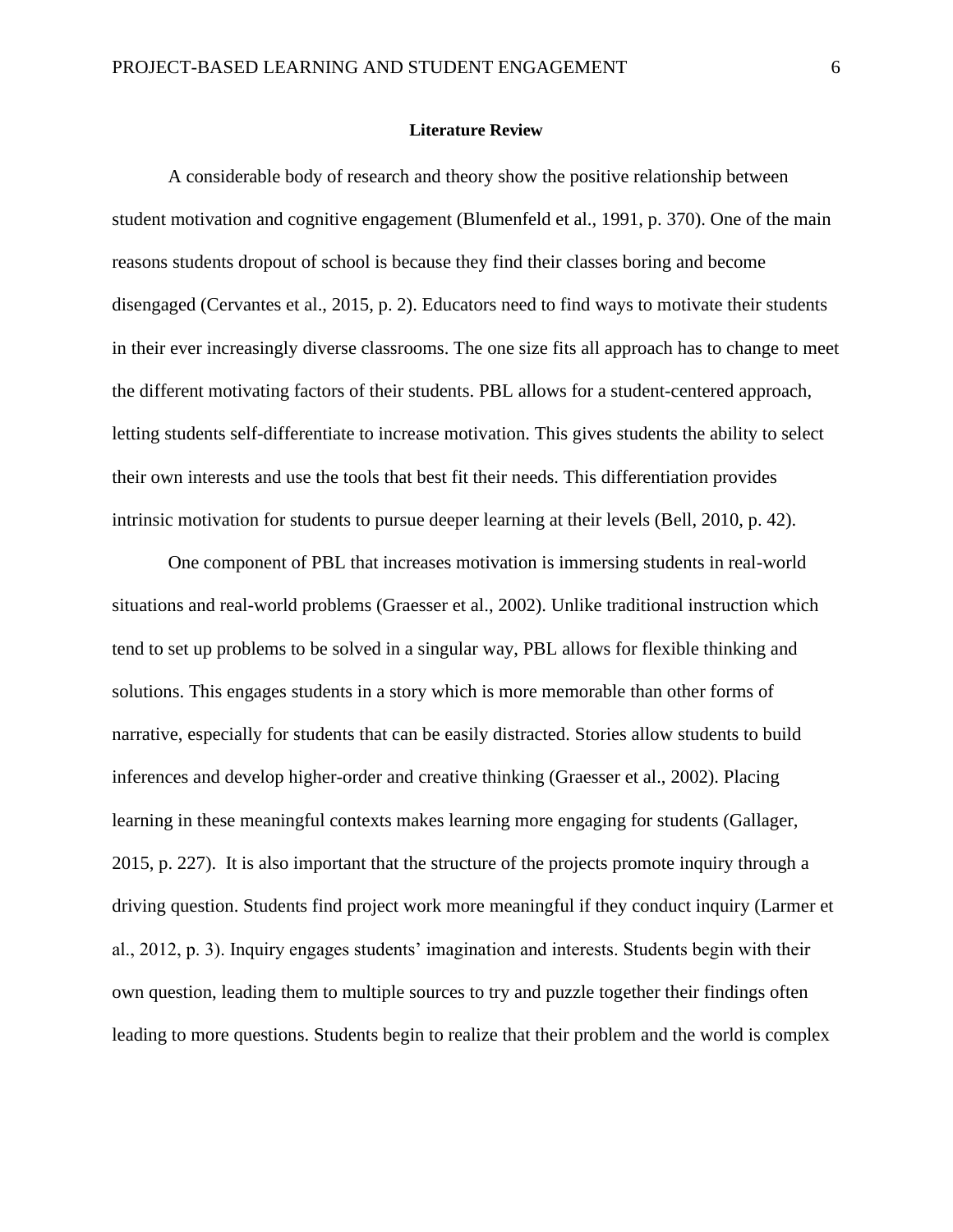and to begin to solve these questions students need to collaborate and use the collective energy, experiences and creativity of the group (Bell, 2010, p. 41).

As a result, teachers implementing PBL also need to be ready for a vast array of problems to solve along with each student and groups. With students choosing their own solutions and routes in PBL, the teacher has to be ready for unique problems for each student and group. Although all teachers must be ready to deal with the different problems individual students might bring, PBL teachers in Mergendoller's study reported more planning, monitoring, scaffolding, adjusting and troubleshooting strategies (Mergendoller, 2001). Strategies to coach and help streamline students being able to self-manage their learning include making students aware of their responsible of doing and producing, establishing professional standards, providing examples of high quality work, introducing external resources (Mergendoller, 2001). It's also important to set clear consequences for failure and non-participation. A teacher implementing PBL needs to hold frequent conferences with students and/or groups, directing peer reviews and understanding the expectations of the project and rubric (Mergendoller, 2001). Along with the guiding questions and rubrics to set up student exploration, teachers need to coach their students along (Mergendoller, 2001). Instead of teacher as instructor it becomes more teacher as facilitator. The teacher is actively involved and encourages students to the complexity of their problem and helps students start to look deeper into their inquiry. Teachers can also arrange for experts or adult mentors to provide feedback, which is especially meaningful to students because of the source (Larmer et al., 2012, p. 4). This also can help students build connections outside of school and build positive adult relationships.

Since coaching is a large part of PBL classroom management is also different. Traditional instruction tends to focus on student discipline and pacing, keeping students in order to complete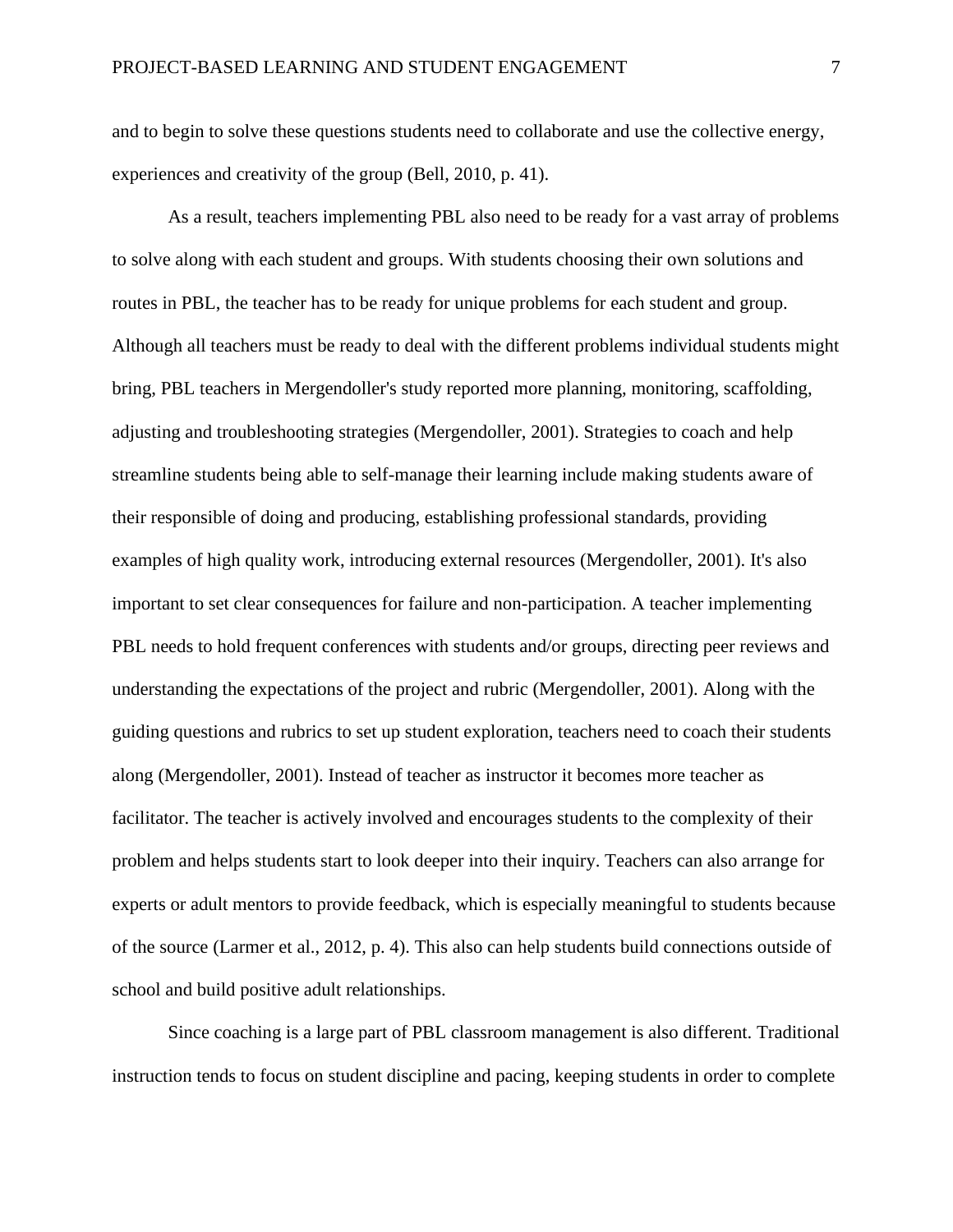the lesson in an orderly fashion (Kounin, 1970). This reflects the industrial model where everyone must follow the same pace so efficiency can be maintained. Teachers set up routines that fit all students and keep them progressing in the lesson. Classroom management is then focused on minimizing behavior issues and disruptions. Classroom management for a PBL teacher is learner-centered, focusing on students managing their own tasks, time, resources, group work, learning and assessment (Mergendoller, 2001). As a result, teachers implementing PBL have a broader set of management responsibilities than in a traditional setting (Everston, et al., in press). PBL teachers also have to be ready to provide a larger variety of resources for students. While the traditional classroom might only be concerned with a couple of sources, the PBL classroom has to be ready to provide a vast array of resources (Mergendoller, 2001). With today's ever changing technology, this also includes a variety of ways to access information.

Utilizing technology in PBL can also increase motivation by allowing students to selfdifferentiate. Technology allows students to create their own representation of content and can do so over several types of media. This lets students explore different types of technology, giving them more control which is likely to increase motivation (Blumenfeld et al., 1991, p. 386) The vast array of new technology that is at the fingertips of our students is constantly increasing and along with that, their own preferences of which technology to use. This allows students not only to differentiate in how they access information but also how they present their information. While it might be hard for educators to keep up with the generational changes in student preferences, this differentiation lets students use the media they prefer. Coaching and proper structure of PBL guides students in proper use of technology. When students share their work with their classmates it can give other students ideas of how to use technology, letting students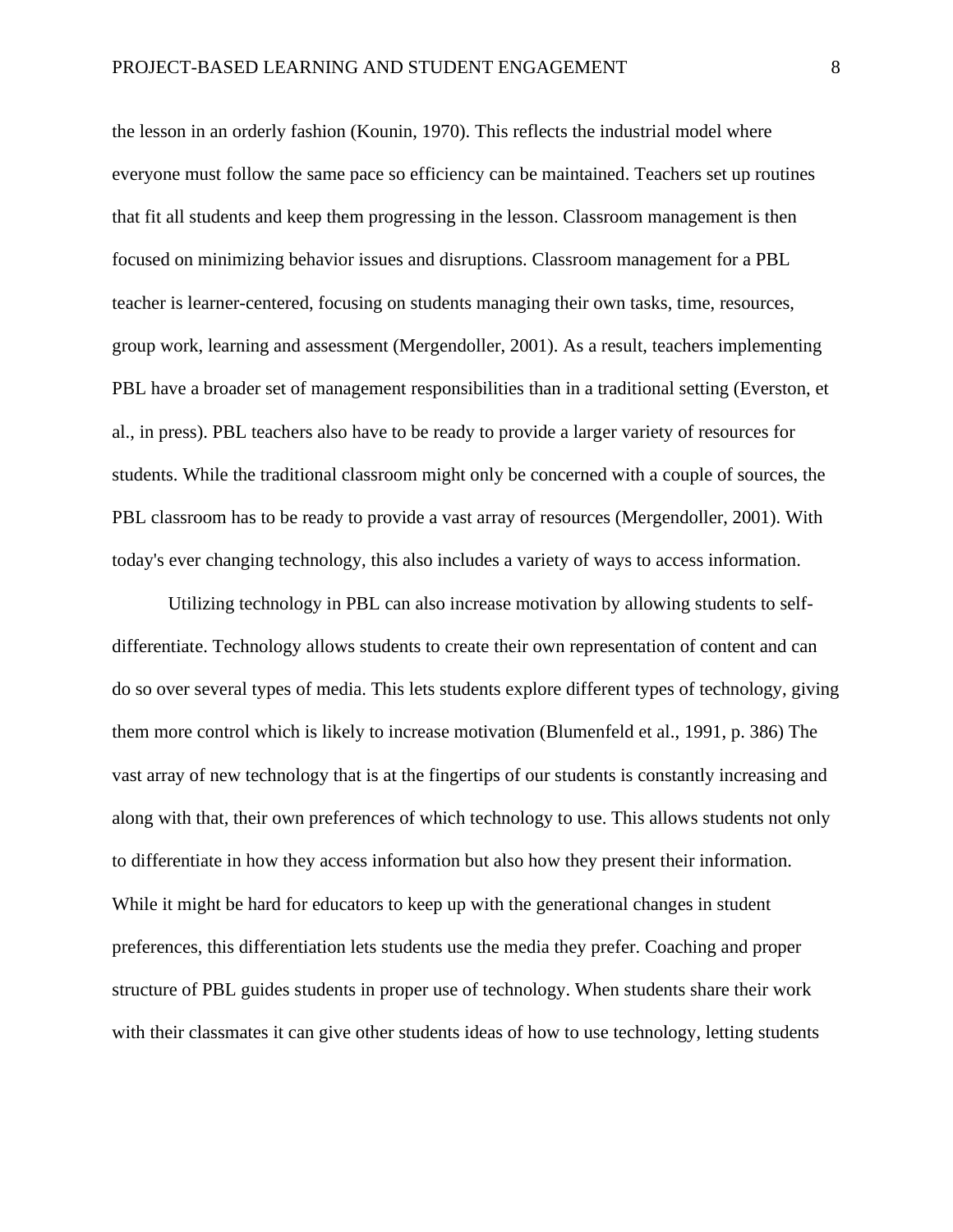brainstorm of build off of each other's knowledge. This allows for greater creativity and out of the box thinking (Bell, 2010, p. 42).

For PBL to be impactful it is important that every step of the process has meaning including the end. This product does not have to be a paper, but can align with student strengths. Students who present a piece of artwork, video production, song, etc. love to show off their skills and encourages them throughout the whole process to produce their best work. It is important that students present their work. Work is more meaningful when it is not done only for the teacher, but rather when students present to an authentic audience. When students present to a real audience they are more concerned with its quality (Larmer et al., 2012, p. 4).

Although there is considerable positive research on the effects of PBL, implementing effective PBL has been difficult in education (Blumenfeld, p. 373). As stated earlier, projects have been around in education for over a 100 years, but there are many hurdles and a mindset that needs to be overcome in order to see the results of PBL and prepare our students for the 21st century world. Professional development needs to be provided to educational leadership to support them in meeting the needs of teachers, focusing on differentiation the individual needs of teachers (Cervantes, 2015, p. 63). Teachers must learn that the role of a teacher PBL is that of facilitator and coach, in order to assist students in fostering their own skills necessary to solve real world problems (MaKinster, Barab, & Keating, 2001). Flexibility and continuous training need to be apart of the process, with continual feedback. Developing routines and a natural system for feedback that is open and honest allows for teachers to take ownership of the process and continually improve on their practices (Cervantes, 2015, p. 46).

Since PBL is learner-centered, the perspective of the students need to be continually reevaluated. Many problems that arise from PBL are a result of student perspectives not being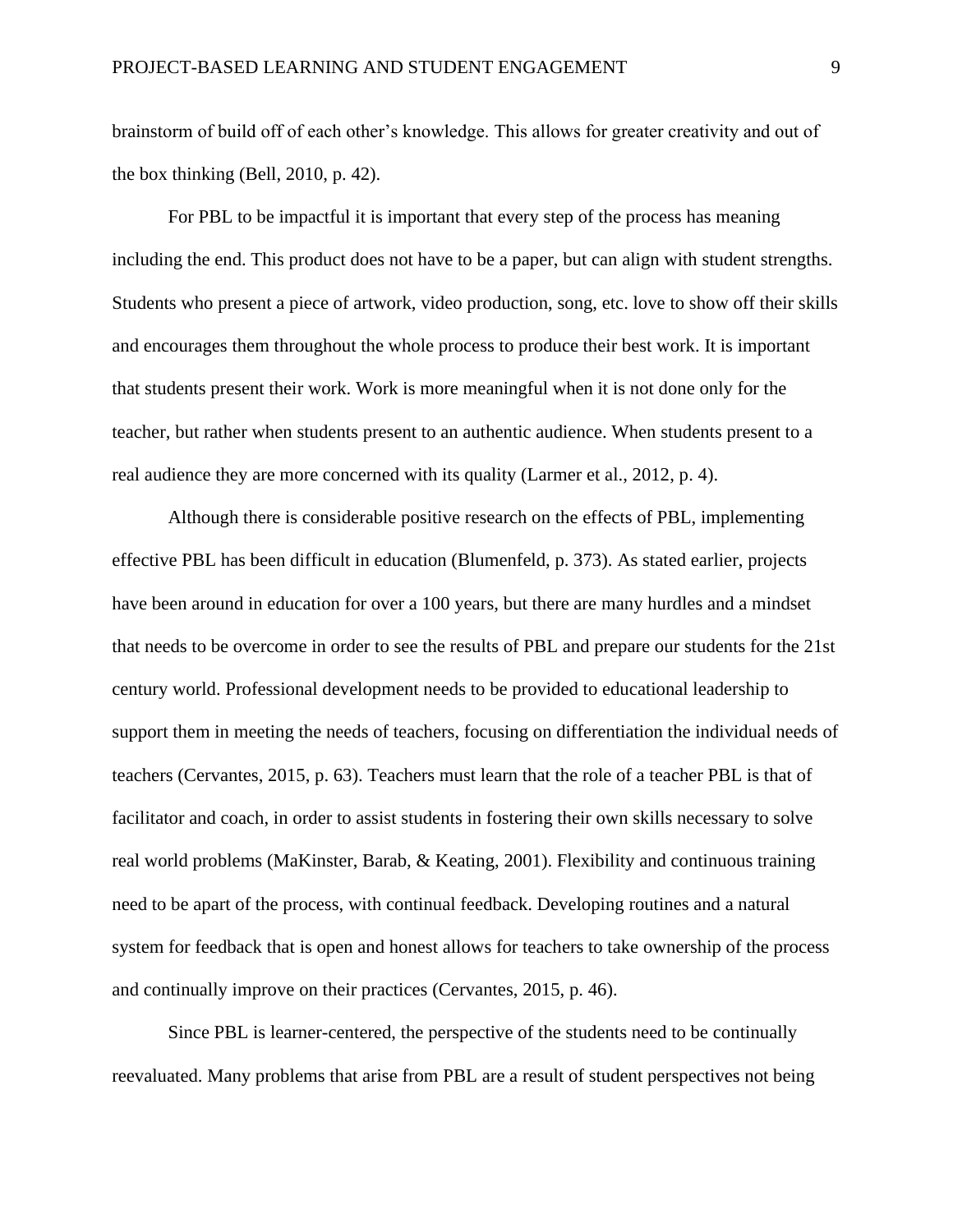sufficiently taken into account (Blumenfeld, 1991, p. 373). The complex nature of student motivation, knowledge and skills need to be considered if students are to be the focus of PBL. Questions need to be from the point of view of students instead of the adult perspective (Blumenfeld, 1991, p. 373). One major factor that needs to be addressed is the expansion of new educational technology that can support students and teachers. Technology is rapidly changing and can be difficult for teachers to keep up with, but this is necessary to sustain student motivation (Blumenfeld, 1991, p. 374).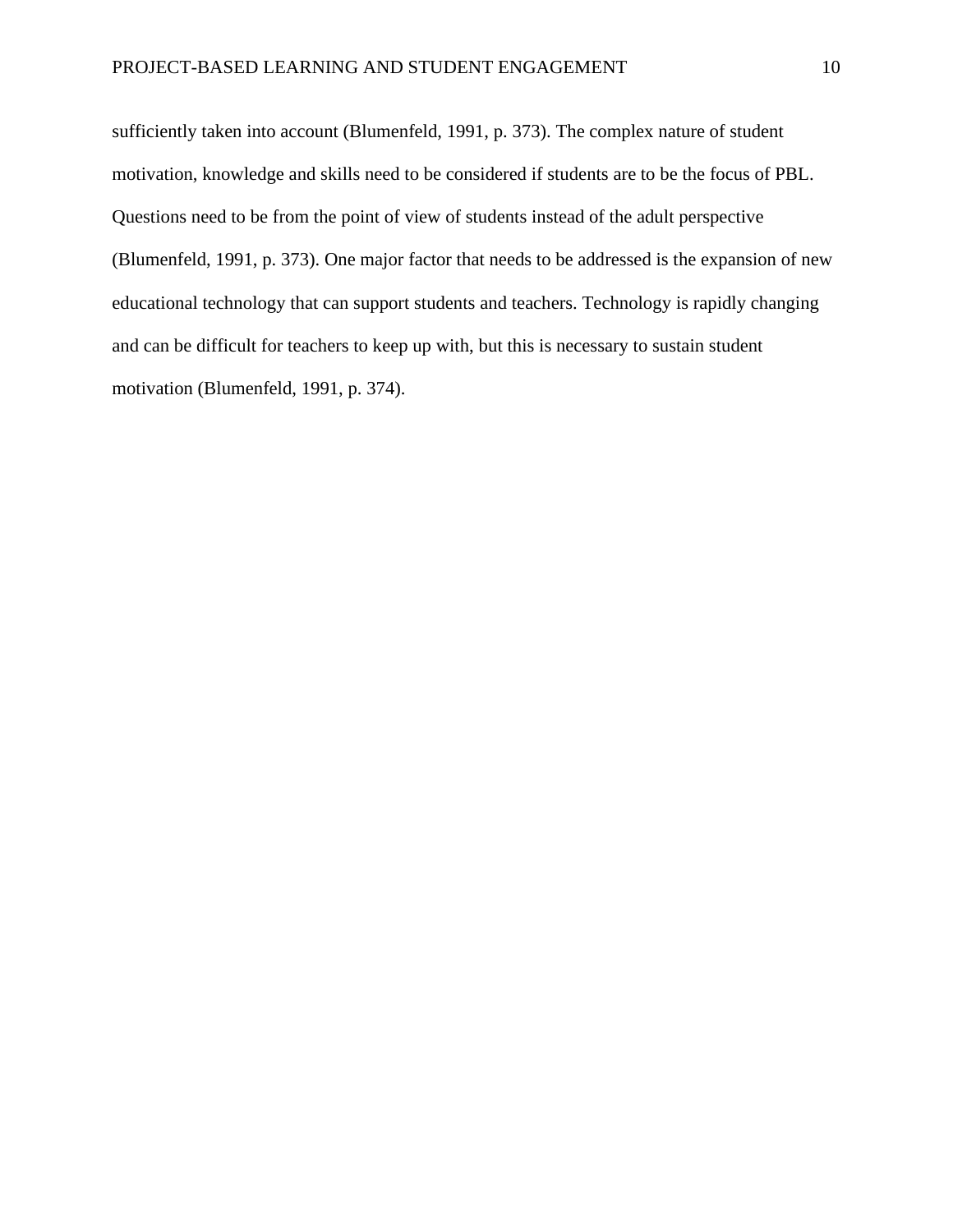#### **Methods**

# **Participants**

The action research for this project was designed to measure the impact Project-Based Learning (PBL) has on in class student engagement. This was done in a 10th grade World Studies classroom at Johnston High School. Johnston is a wealthy suburb of Des Moines, Iowa with a student population of about 500 students per grade. While the demographics of Johnston's student population historically has been predominantly white, it has seen an increase in diversity in the last decade. Part of the increasing diversity has come from natural demographic changes between Des Moines and Johnston and local corporations such as John Deere and Pioneer bringing in high income families from across the world. Des Moines is also a welcoming city to displaced refugees from around the world which find a home in Johnston as well. Class sizes range from 28-32 students in a general education classroom with anywhere from 0-4 English Language Learners (ELL).

Table 1 *Class makeup\_\_\_\_\_\_\_\_\_\_\_\_\_\_\_\_\_\_\_\_\_\_\_\_\_\_\_\_\_\_\_\_\_\_\_*

| Group | Total students | Male | Female | <b>ELL</b> students |
|-------|----------------|------|--------|---------------------|
|       | 32             | 20   | 12     |                     |
| 3     | 31             | 18   | 13     |                     |
| 5     | 28             | 14   | 14     |                     |
|       | 31             |      | 14     |                     |
|       | 29             |      |        |                     |
|       |                |      |        |                     |

# **Data Collection**

To measure student engagement two instructional coaches were asked to randomly enter 5 different periods of a World Studies classroom and conduct Instructional Practices Inventory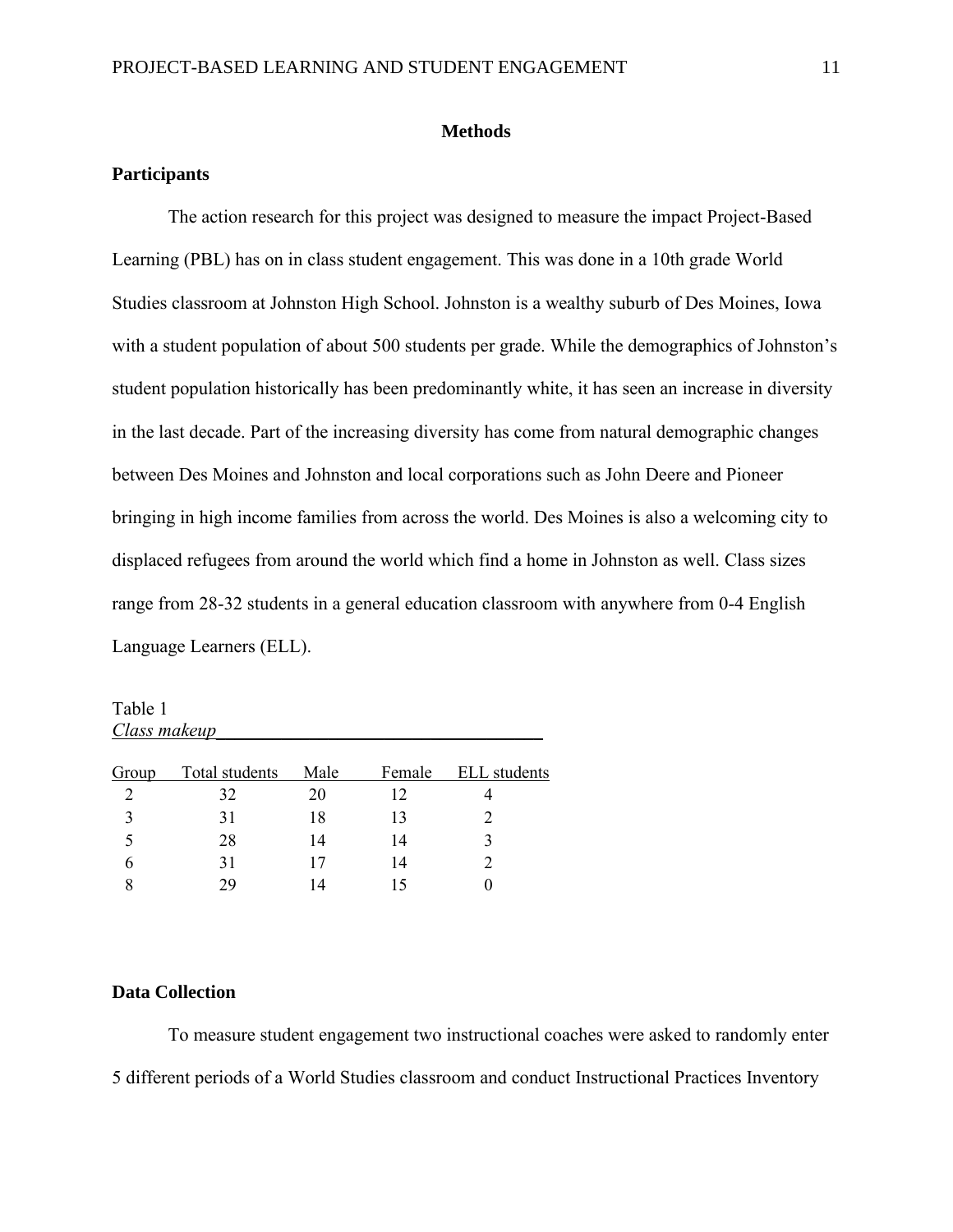(IPI) engagement surveys. Johnston High School routinely uses IPI surveys in its school improvement plan (SIP), so instructional coaches are well trained and experienced in conducting these surveys. These are designed to capture quantitative data on student engagement. The Instructional Practices Inventory is a teacher led process, using Instructional Coaches and Teacher Leaders to collect cognitive engagement data during class. IPI is supposed to be quick, easy and useful for teacher improvement. It is designed to be minimally disruptive with a team of two teachers entering a classroom for about 3-5 minutes and asking questions to students only if necessary. Students are familiar with the process which allows the process to be smooth and accurate. When instructional coaches enter into a classroom they look for two things: the number of students engaged compared to the total number of students in the classroom and the most common type of higher order/deeper thinking.

Data is collected for school improvement, so all teachers have the ability to study the data and reflect on current educational practices. Data is meant for a snapshot of engagement for an entire building, but teachers are able to seek out individual data if they want. The data collected for this research project was separate from the whole school data, with a specific intent to see the impact of PBL in the classroom. Two instructional coaches volunteered to collect data and observe trends related to PBL and student engagement.

There are six IPI categories that data collectors identify. Categories  $5 \& 6$  are when students engaged in higher order thinking. Higher order thinking consists of analysis, critical thinking, decision making from analysis, reflection, goal setting, strategizing from analysis, evaluation, conclusion, synthesis from analysis and innovative thinking (Instructional Practices Inventory, n.d.). What separates 5 from 6 is whether students are collaborating verbally. For example, if students are engaged in high order thinking and collaborating amongst each other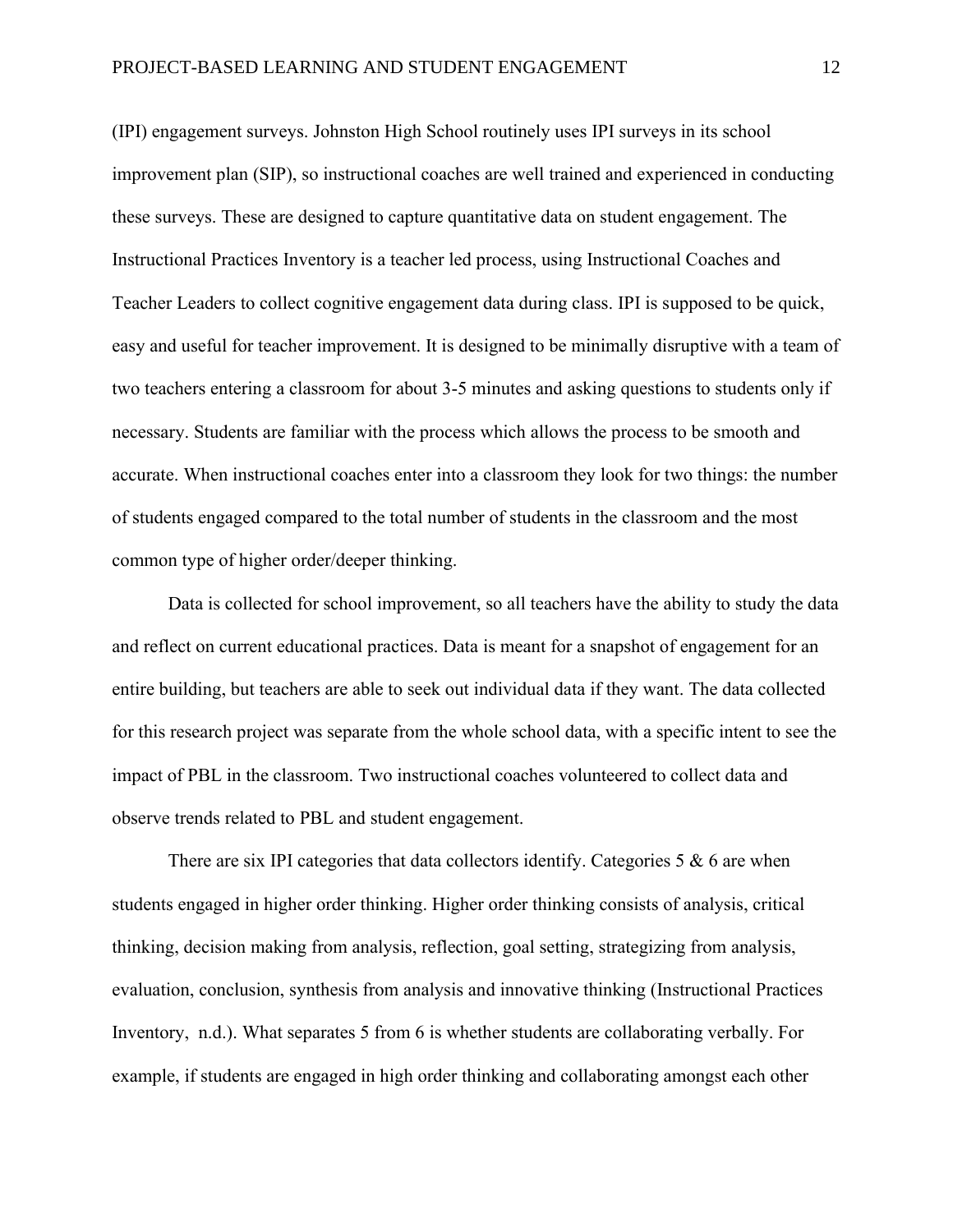orally or on a google doc, then they would be marked as a 6. If they are engaged in higher order thinking but working alone, then they would be given a 5. A 6 is not necessarily better than a 5, just a distinguishing marker. Category 4 is identified when the teacher is directly leading the learning experience, with students willfully following along. Category 4 is often seen as direct instruction. Categories 3 and 2 are when students are not engaged in higher order thinking and the type of teacher engagement. Non forms of higher order thinking would be memorization, basic fact finding, simple understanding, or recall of facts, details, processes, algorithms, methods and strategies (Instructional Practices Inventory, n.d.). What distinguishes a 3 from a 2 is the type of teacher engagement. If the teacher is engaged in student learning, then a 3 would be marked, while if the teacher is not engaged then a 2 would be marked. Category 1 is when students are not engaged in the learning process. Data teams do not enter at the beginning or end of a class period, in order to eliminate students finishing early or getting a late start on the lesson.

The data collected by the instructional coaches for this research project covered 20 different collections on 10 different days, spread over a month long unit. The types of instruction being compared were traditional teacher led instruction to Project-Based Learning in a unit dealing with the Cold War. Traditional teacher led instruction stemmed from instructional days where lesson plans were designed for the entire class, mainly led by the teacher. Project-Based Learning implemented components of PBL, where the lessons were driven by student choice and the teacher acted as a coach and facilitator. The instructional coaches did not know in advance what lesson they were going to observe. The IPI survey allowed them to enter the classroom for about 3-5 minutes, occasionally asking students questions for further clarification on their type of engagement. Their observations were quick, simple, yet comprehensive in nature. It allowed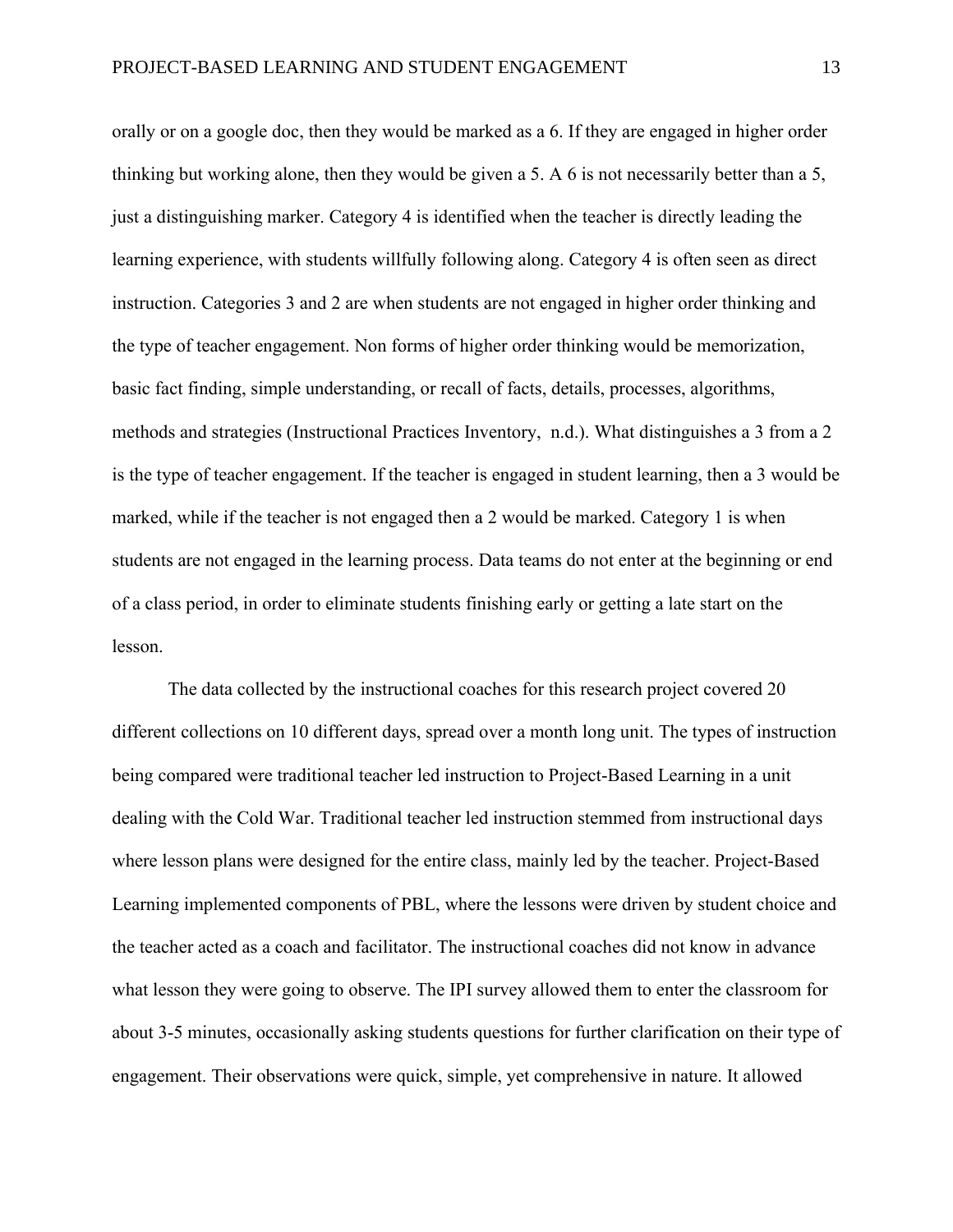them to quickly gather data that distinguished among four valuable forms of cognitive engagement and identify the number of students engaged during class.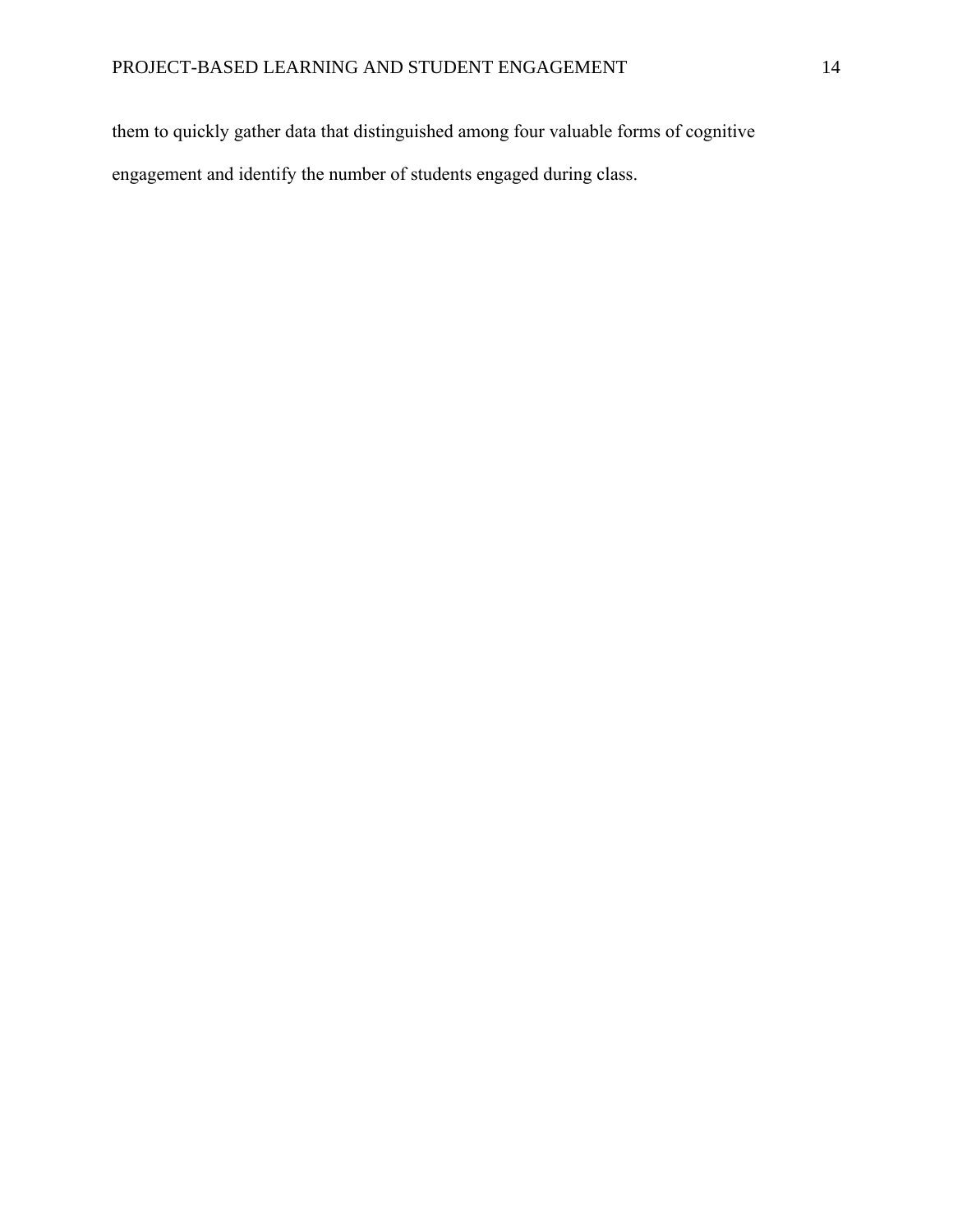#### **Findings**

## **Data Analysis**

While the research shows a link between Project-Based Learning and increased engagement, the researcher wanted to see the impacts of PBL on in-class student engagement in their classroom. Students appeared more excited for PBL learning and suggested they spent considerable more time on their work outside of class, but it was still to be seen how they would use their time in class with the more freedom that came along with it. The first part of IPI data collection looks at the percentage of students engaged. The researcher thought the percentage of students engaged would decrease with PBL. With traditional instruction the teacher plans all elements of the lesson where they can have greater control to make sure all students are working. With PBL, however, students have more control over their planning, goal-setting and implementation of their learning. They might be more motivated to work on their project and spend more time outside of class working, with less teacher directed structure students could get off task more easily. While coaching is an important element of PBL students still have more control how they use their time.

The second part of IPI data collection looks at the level of engagement. While the researcher thought percentage of student engagement might decrease, higher-order/deeper thinking of student engagement based off of IPI's categories, might increase. PBL's inherent nature forces students to build inferences and find connections among materials. To solve their real-world problem students need to set goals, analyze their findings and continually reflect on their progress. These problems are also hoped to encourage collaboration within groups and students able to brainstorm among other groups.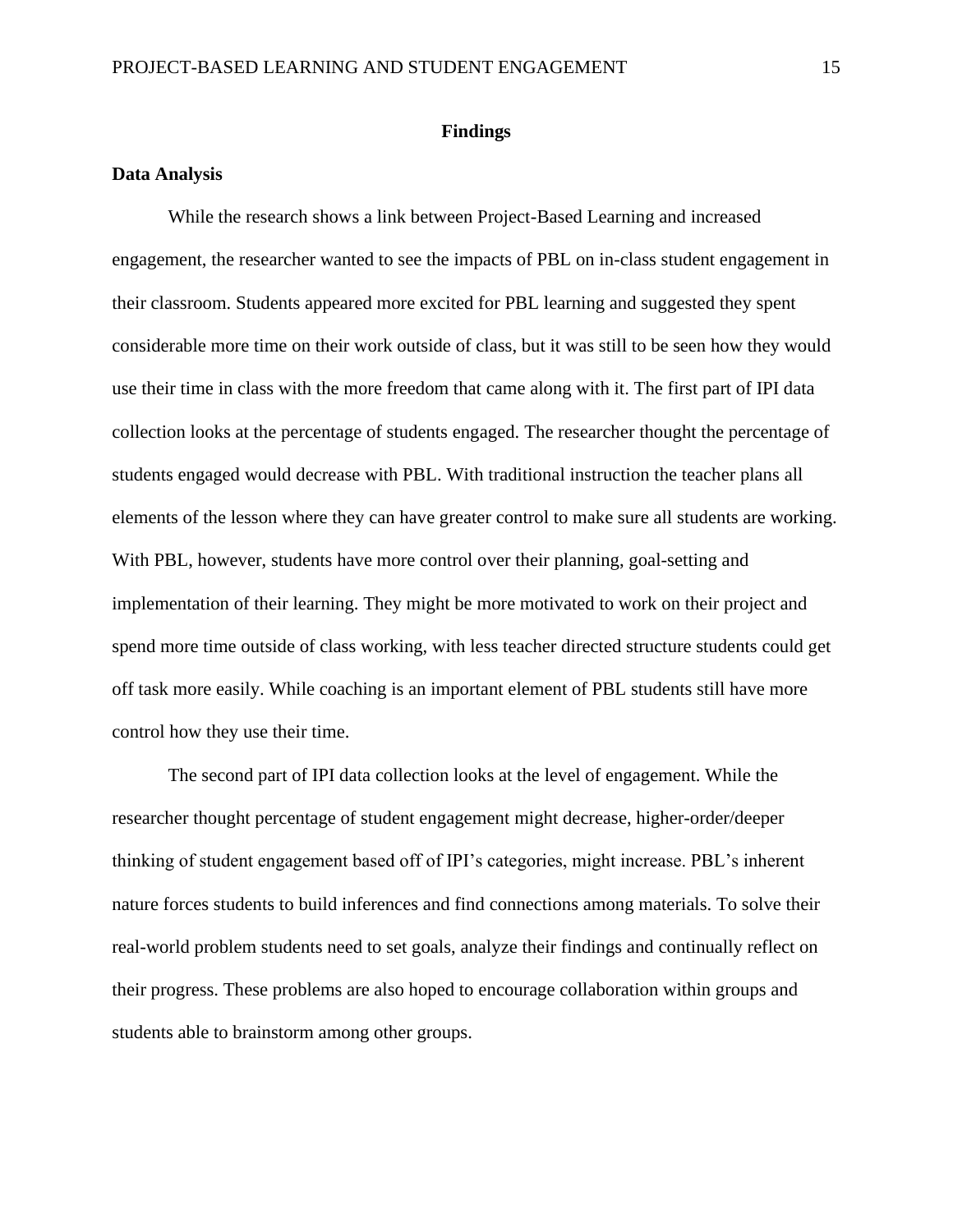One concern over the data collection was the teacher's bias for PBL and their bias to be personally more engaged regardless of PBL or traditional instruction, knowing when an instructional coach would enter their classroom. To try and get the most accurate picture of student engagement in the classroom, instructional coaches were asked to come in as many times as they could at random over a period of a month. This would better ensure that the teacher did not know when they were coming and thus, either consciously or subconsciously, giving more effort in their teaching and coaching of students. One of the categories in IPI distinguishes when a teacher is not engaged in student learning. There are times when a teacher is engaged in other responsibilities such as responding to email or online feedback to students.

One goal was to get an accurate picture of teacher engagement in class. The researcher thought that teacher engagement might reflect that of the students, with personal engagement with students decreasing during PBL and increasing during traditional instruction for similar reasons. When a teacher has more control over a lesson in traditional instruction they might be personally more engaged as well. However, just as the researcher thought higher order thinking would occur more in a PBL lesson teacher engagement with students would also be deeper during PBL. In hindsight, the researcher should have asked instructional coaches to come in at random for only one particular period over a longer period of time either a two and three month period or even a semester. This would ensure the control of one group being analyzed, while also giving a true picture of teacher engagement in the classroom.

Data collected over the course of one month and 20 different observations is shown in Table 2.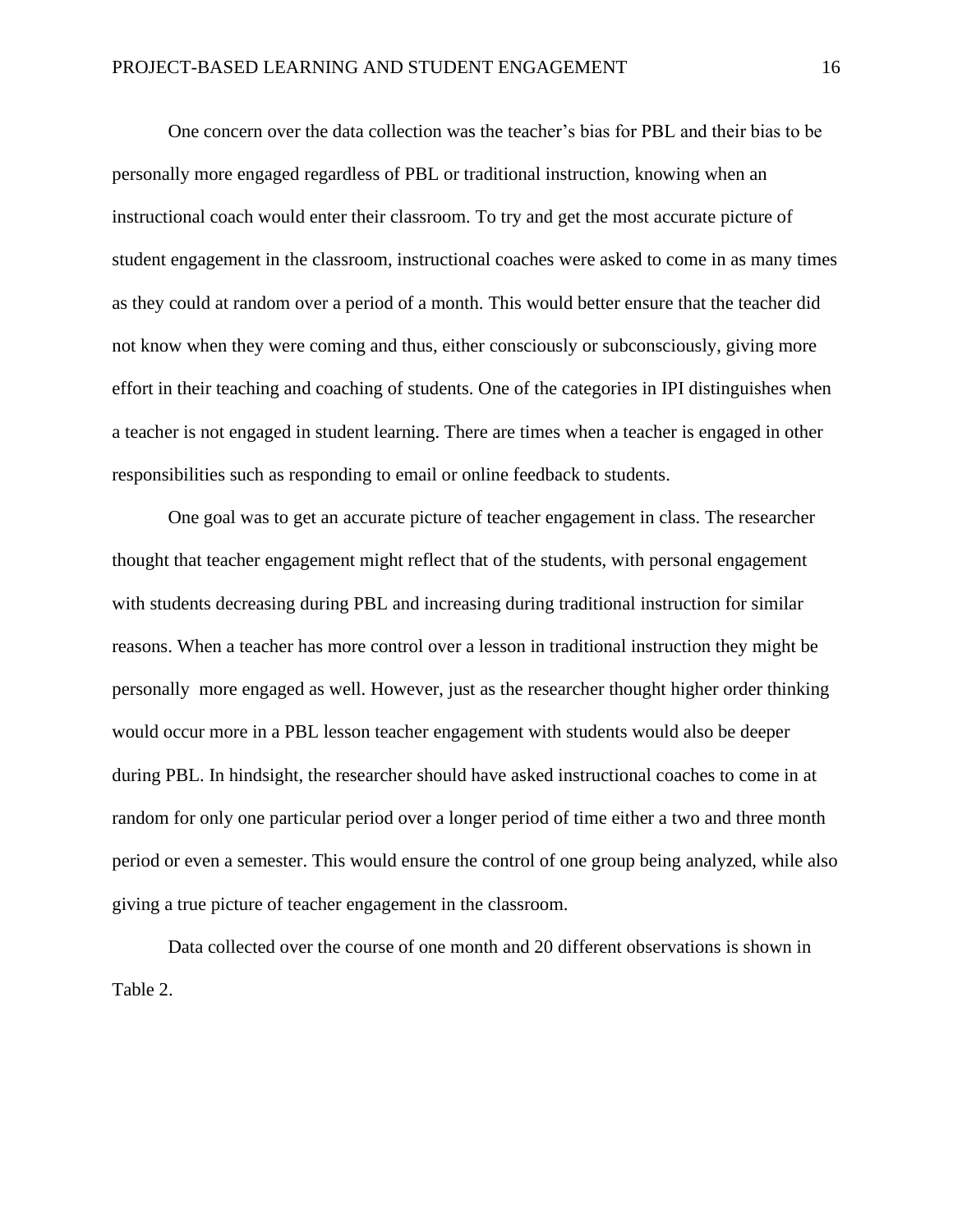| Group | Project-Based Learning |                | Traditional   |                |  |
|-------|------------------------|----------------|---------------|----------------|--|
|       | Average                |                | Average       |                |  |
|       | Percentage of          |                | Percentage of |                |  |
|       | Engagement             | Mode IPI Score | Engagement    | Mode IPI Score |  |
|       |                        |                |               |                |  |
| ↑     | 96%                    | 4              |               |                |  |
| 3     | --                     |                | 74%           |                |  |
|       | 83%                    | 6              | 85%           | 4              |  |
| 6     | 89%                    | $\overline{4}$ | 83%           | 2              |  |
| 8     | --                     |                | 86%           | 2,4            |  |

Table 2 *PBL vs. Traditional Learning Engagement Data* 

*Note.* -- = data not available.

# **Summary of Major Findings**

From the data there are multiple patterns that emerge. The first is that contrary to what the researcher thought, the average percentage of student engagement was higher in PBL than during traditional instruction. Period 2 actually had an average of 96 percent of students engaged. One could attribute this to being earlier in the day, but you don't see a pattern from PBL or traditional of engagement decreasing throughout the day. For example, data from traditional lessons actually shows the highest percentage of engagement last period. You also do not see average percentage of students engage decrease throughout the day for PBL instruction either. The lowest average percentage of engagement actually occurs during 5th period at 83%. Overall, when comparing average percentage of engagement PBL consistently showed higher percentages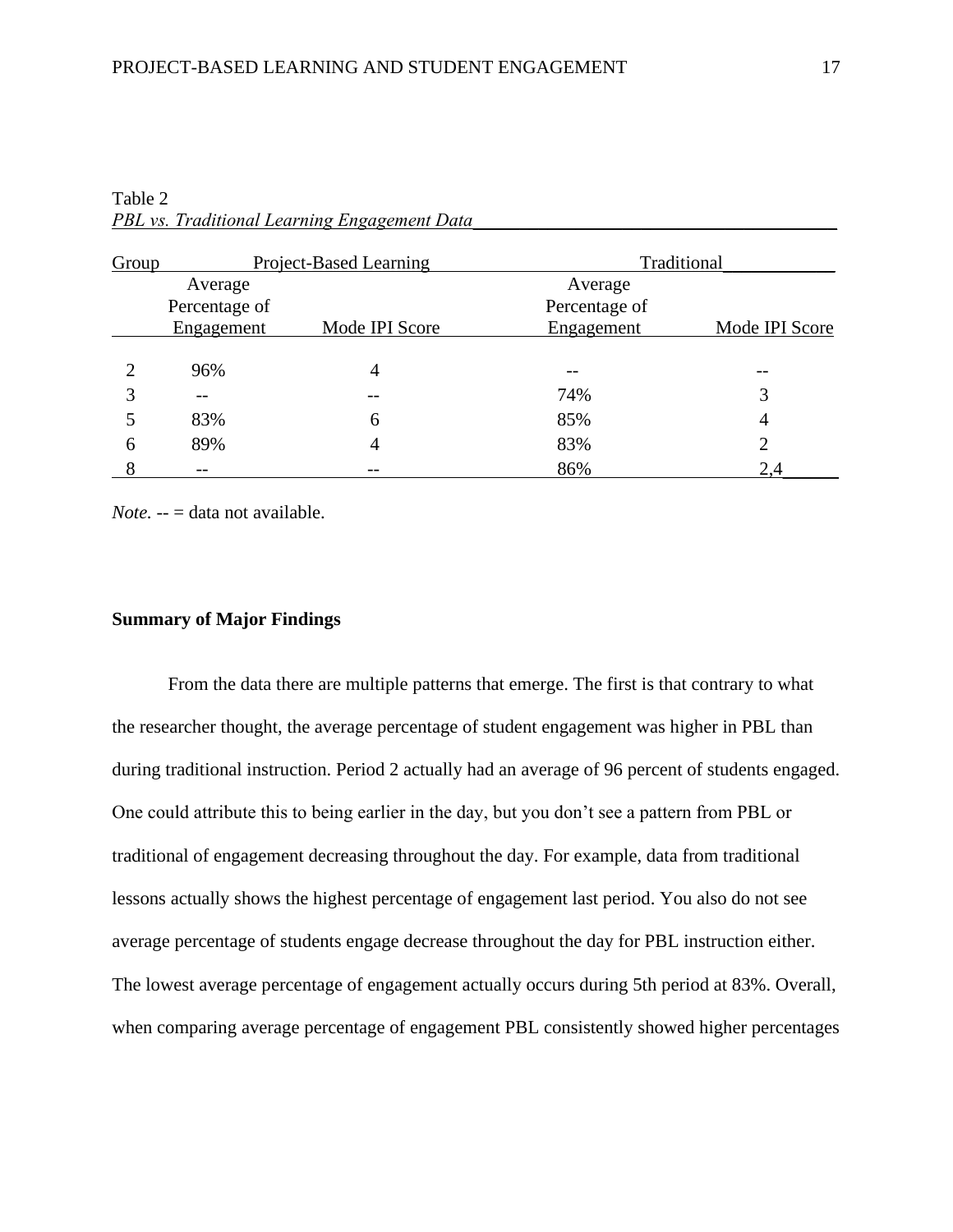with 96,83 and 89%, while traditional instruction's highest engagement was only 86% with 74,85 and 83%.

One reason a higher percentage of students were consistently engaged in class could be from students being able to self select their preferred technology. The research showed that student motivation increases when students are able to self-differentiate through technology. While traditional instruction can lend itself to differentiation with technology, PBL's inherent makeup consistently allows students to select their own technology. Students were not only shown up to date technological resources from our media center coordinator, but also allowed students to brainstorm off other student ideas. By accessing the creative power of the collective class, along with a specialized trained educator in up to date educational technology, students were able to explore and use their preferred technology.

Another reason for a pattern of increased in class engagement of PBL could be the student-centered approach of PBL. Although student motivation can be complex, the nature of PBL allows instruction to be focused on the student's perspective. With students being responsible for choosing their own technology and problem, they are more personally invested in their success. While this can also cause problems for some students who do not feel up to task for such responsibility, the teacher or media center coordinator can assist them with ideas. While this might take away some students' feeling of responsibility it can be a step towards autonomy for some students who normally are not given the chance. This personalized help can build confidence in students to take initiation for themselves. This differentiation allows educators to meet students where they specifically are at and hopefully increase a feeling of ownership and student engagement.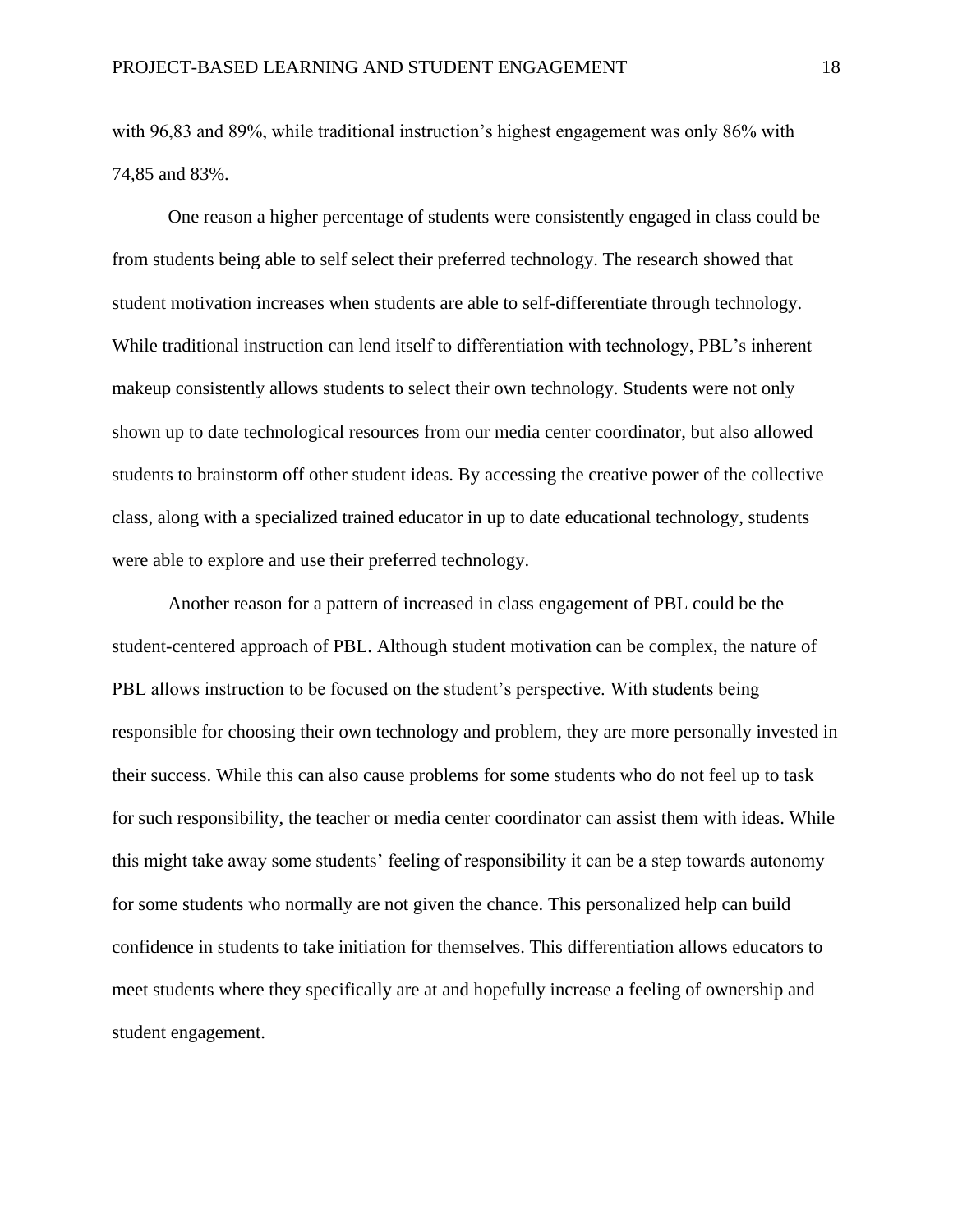Comparing the types of engagement only one period had a mode of category 6, distinguishing it as higher order thinking. This was surprising, as the researcher was hoping for more types of higher order engagement in both PBL and traditional instruction. For traditional instruction there was no type of high order engagement, with most of them complying with the instruction. While IPI data is only a snapshot of student engagement, the researcher was interested to see if there was any type of high order engagement outside of class. While this cannot be done by instructional coaches for obvious reasons, the reflection process could give insight to this with both quantitative data from a Likert or rating scale or qualitative data by student responses.

In regards to teacher engagement, it was surprising to find that is was PBL not traditional instruction where the teacher was more engaged. For PBL there were no 2 ratings. For traditional 6th period showed the teacher as not engaged and 8th period showed a split between teacher engagement and disengagement. Reflecting on the data for both units students were more likely to ask questions about their project when they had their own voice and choice in their learning. For traditional instruction, students were more likely to ask their peers for answers to simple questions or questions that they were all working on. Some of this could be attributed to the fact that since all students were working on something similar, it was more likely a peer would be able to answer a question that they had. For PBL, however, students were more likely to seek out the teacher to answer questions that would not be related to any other peer group. The researcher also noticed they might be more engaged when student enthusiasm increased.

Due to some of the unique problems students faced, they were more likely to ask the teacher about possible solutions. Also, students appeared on the whole to be more enthusiastic about their projects. The teacher noticed that when students were more excited about what they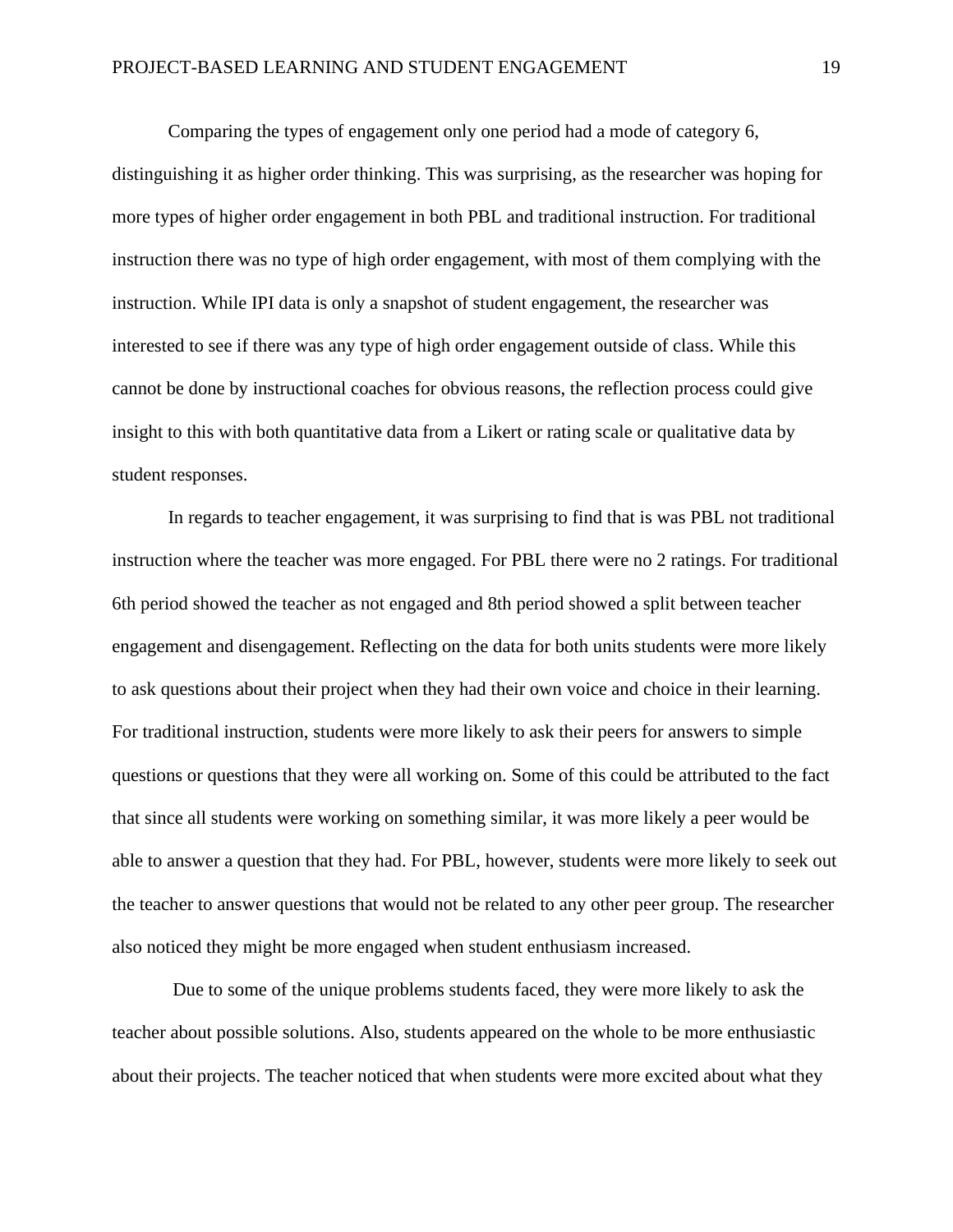were working on, they were more likely to discuss their project with their teacher. This was seen on both the content that students got to choose from and the mode at which students were able to present their project. It appeared that students who are generally engaged, were more engaged when they were able to choose their own content, while students who are generally disengaged were more engaged when they were able to decide the way in which they got to present their information. The teacher found themselves interacting more with students as a result of this enthusiasm.

Teacher engagement could also be tied to more of the responsibilities that come along with PBL. While projects might appear to be front loaded and then let the students loose, PBL forces teachers to frequently check in with students to make sure they are meeting deadlines and maintaining high standards to meet the requirements of the rubric. Since student groups had chosen different types of media to present their findings, clarification and examples were needed for their specific project. Just as novelty increases students' engagement and creativity, the novelty of student problems engaged the teacher in new ways. Instead of solving the same problem throughout the day, there were many different problems to solve. These new problems did not create a burden but rather made increased positive interaction among the teacher and student groups. It was a way to show that many problems in the world are not simple and solved in one way, but often unique and need complex reasoning. Also, groups that were behind on deadlines received personal conferences in strategies to get caught up. This more studentcentered approach allowed some students to excel by themselves, while targeting other students that needed more teacher guidance.

The teacher also collaborated with the media center coordinator to give students more technological options to present their work and ensure proper sourcing of academic material.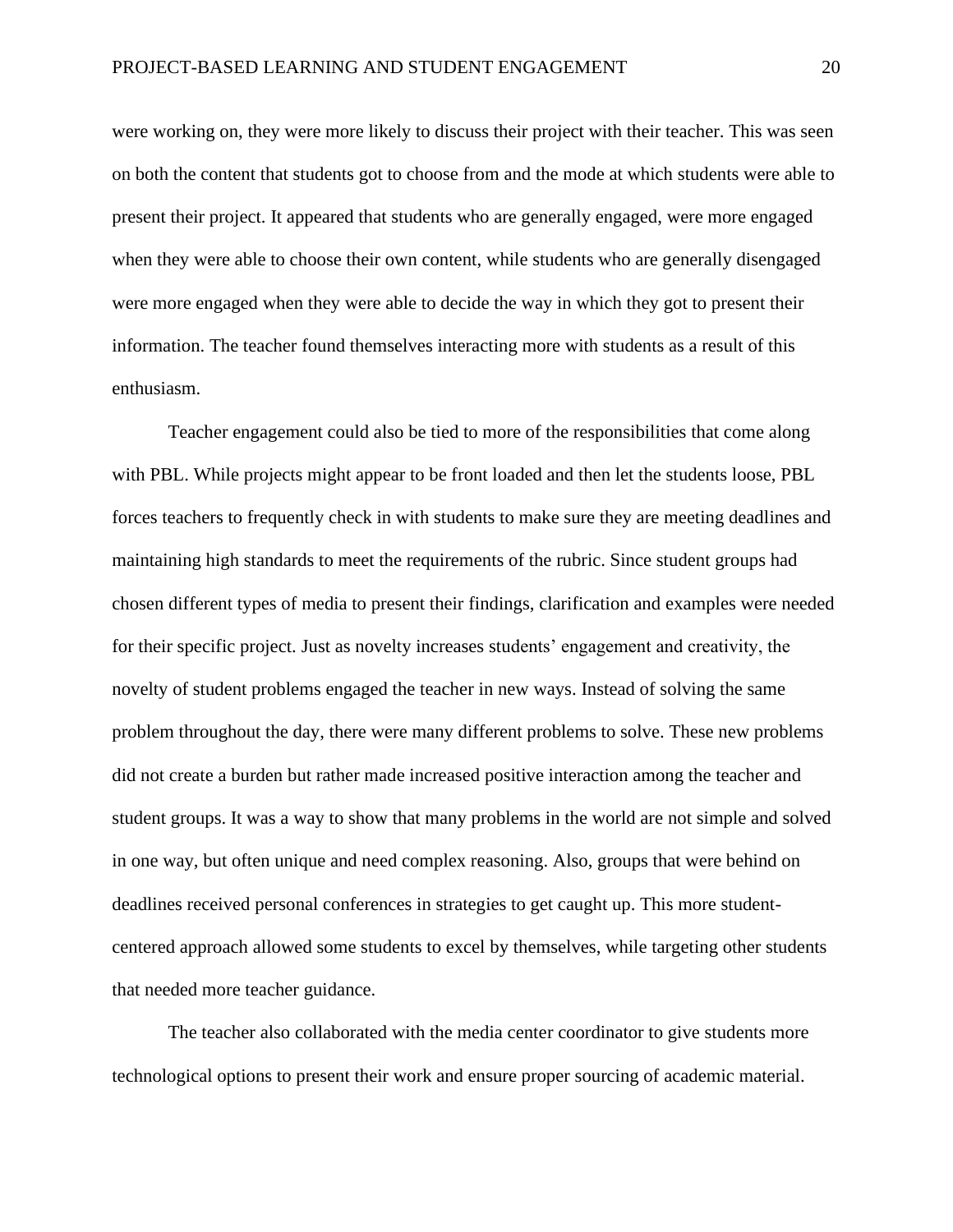Delegating responsibilities to another educational professional did not lesson the teacher workload to coach students during class time. While the teacher might have recommended students to the media center coordinator, this opened the teacher up to solve content problems or any other type of logistical problems that might arise. Adding more adult support options to students allowed students to receive coaching with different expertise.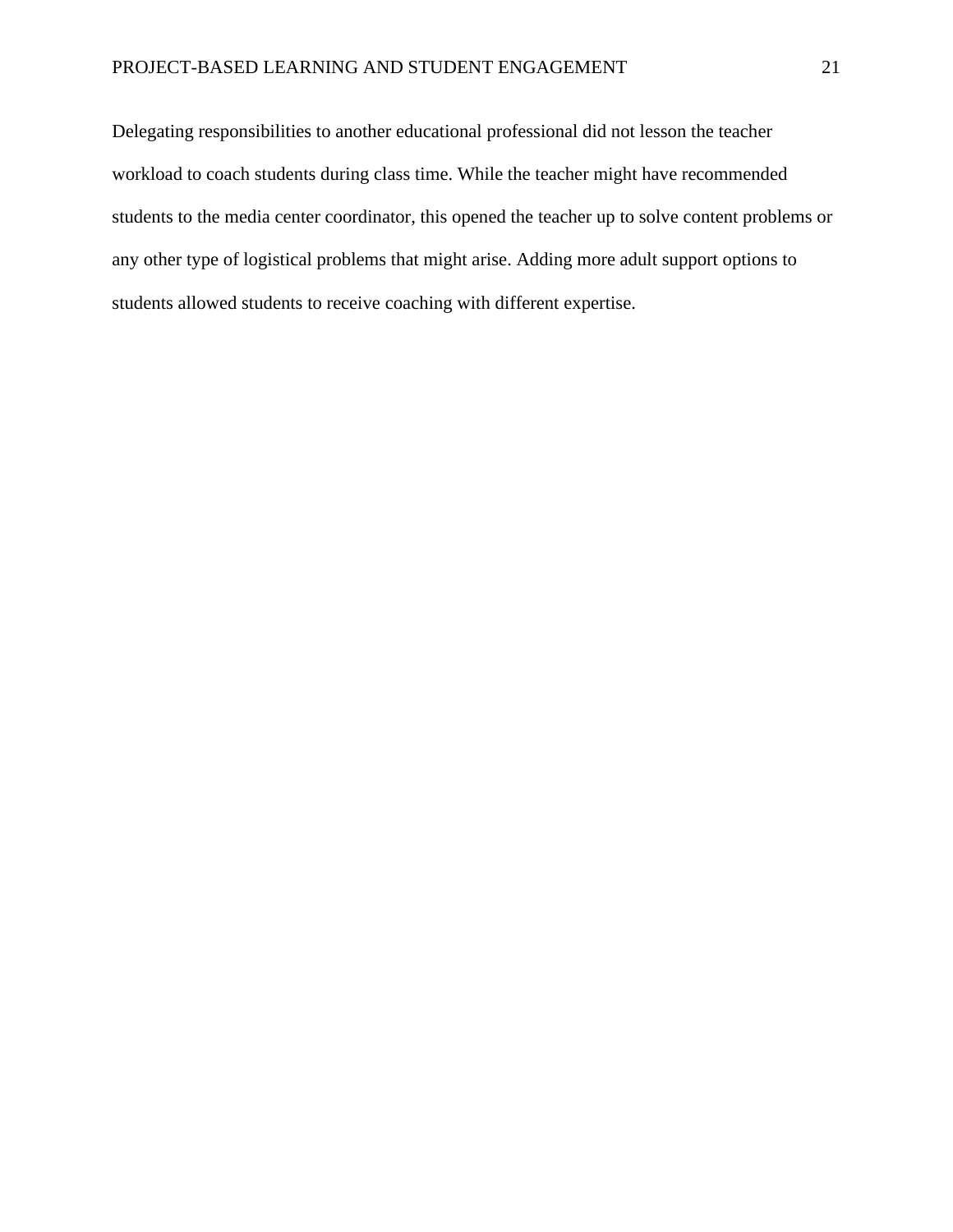#### **Discussion**

## **Further Study**

While discussing the data with instructional coaches, they noted another piece of anecdotal evidence. During PBL some students would ask to work in the commons, which is monitored by other supervisors. The teacher would occasionally walk out into the commons to see their progress and if they had any questions. What the instructional coaches noticed is that percentage of student engagement decreased when students went out into the commons. This was a little disappointing as the teacher was hoping that if students had more control over their learning their enthusiasm would also increase, not needing a teacher to monitor them. When the teacher would go out into the commons they did notice them working. It appears that while students would change their work habits for their teacher, they did not feel the need to change their work habits if another educator saw them. The benefit of having instructional coaches gather data is getting a better snapshot of student intrinsic motivation.

While our instructional coaches suggested checkpoints for students to accomplish when they are out in the halls, the teacher thought this was a good time to reflect on their own PBL instruction and how they can make it even more engaging to students. Coaching student executive skills is an important part of PBL instruction, but it is hoped that the PBL unit would better intrinsically motivate students. The researcher would like to look at different areas that affect student intrinsic motivation. As students are motivated by many different things, it would be helpful to see what the different factors are that influence different students. Students that went into the commons were often more likely to be students who did not like the traditional physical classroom. They wanted the freedom of the open area, comfortable seating and the ability to move around. However, with these freedoms it appears they still lacked the intrinsic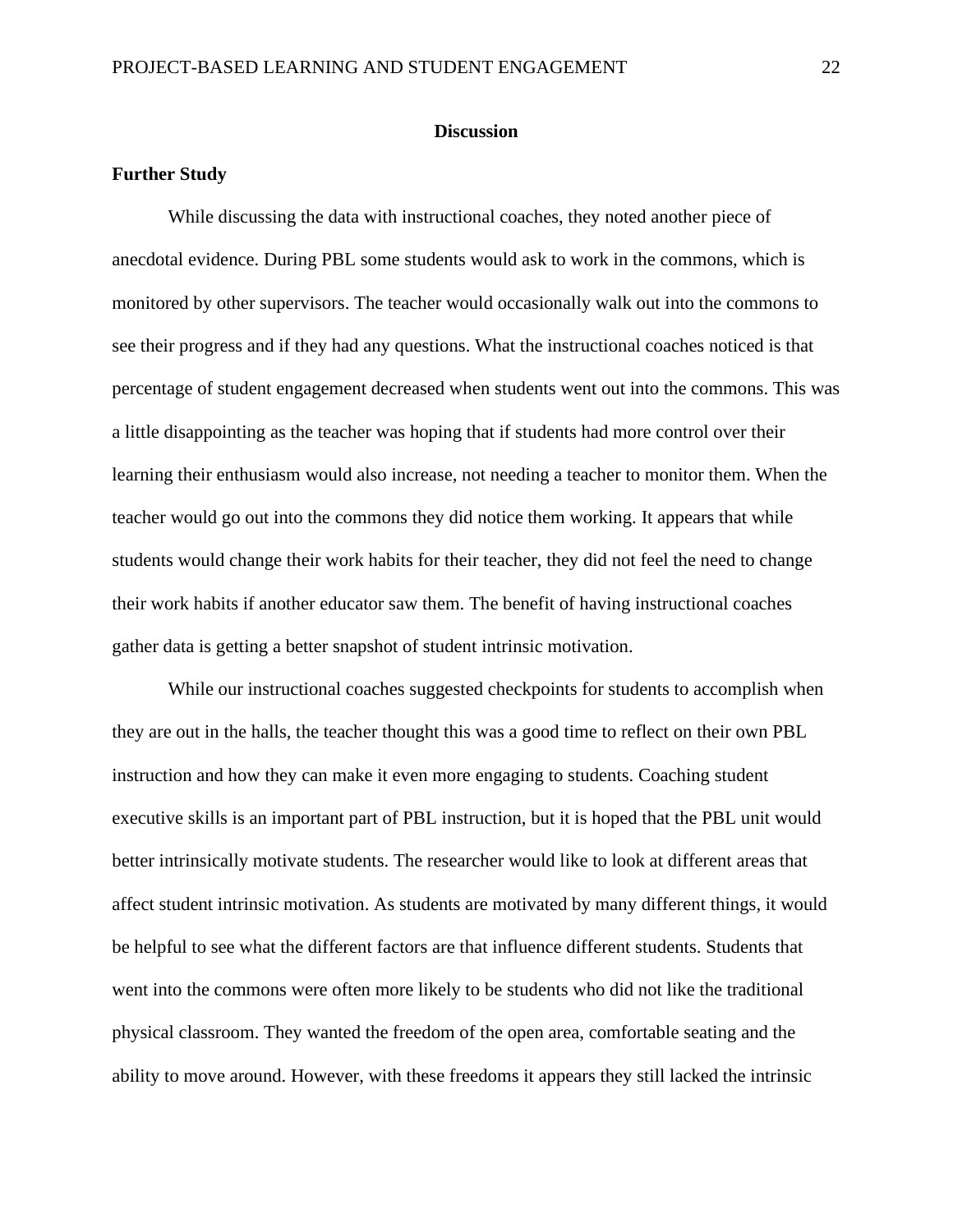motivation to stay engaged in their learning. It would be interesting to see what factors would be able to corral their strengths and increase their motivation.

The literature pointed to the importance of maintaining the focus on learner-centered questions and taking into account the students' perspective. The researcher would like to collect more qualitative data that focused on student perspectives and the current research on individual and developmental differences, motivational orientation, cognitive strategies and metacognition (Blumenfeld, 1991, p. 373). This can be done with instructional coaches, a team of teachers and the media center coordinator. Implementing routines and strategies from evidence-based data during our PLC time could help out with this. Also, continuing to utilize the expertise of our media center coordinator will be extremely important. The have the time and specialization to focus on new educational technology and research strategies that focuses on student learning and motivation.

One instructional coach also recommended a Project-Based Learning professional development opportunity during the summer. The literature showed the need to continue professional development to better aid teachers in becoming facilitators and coaches in the PBL classroom. The PD focuses on the different components of PBL and common misunderstandings of what PBL is. It also gives teachers different tools to become better coaches and facilitators and how to better take into account students' perspectives. The same instructional coach discussed taking routines from the PD and implementing them in our PLC time when we are working with our content teams. Further collaboration among teachers would help in developing better learner-centered PBL.

The researcher was also interested in looking into the relationship between student enthusiasm and teacher engagement. Anecdotally, the researcher noticed that when students were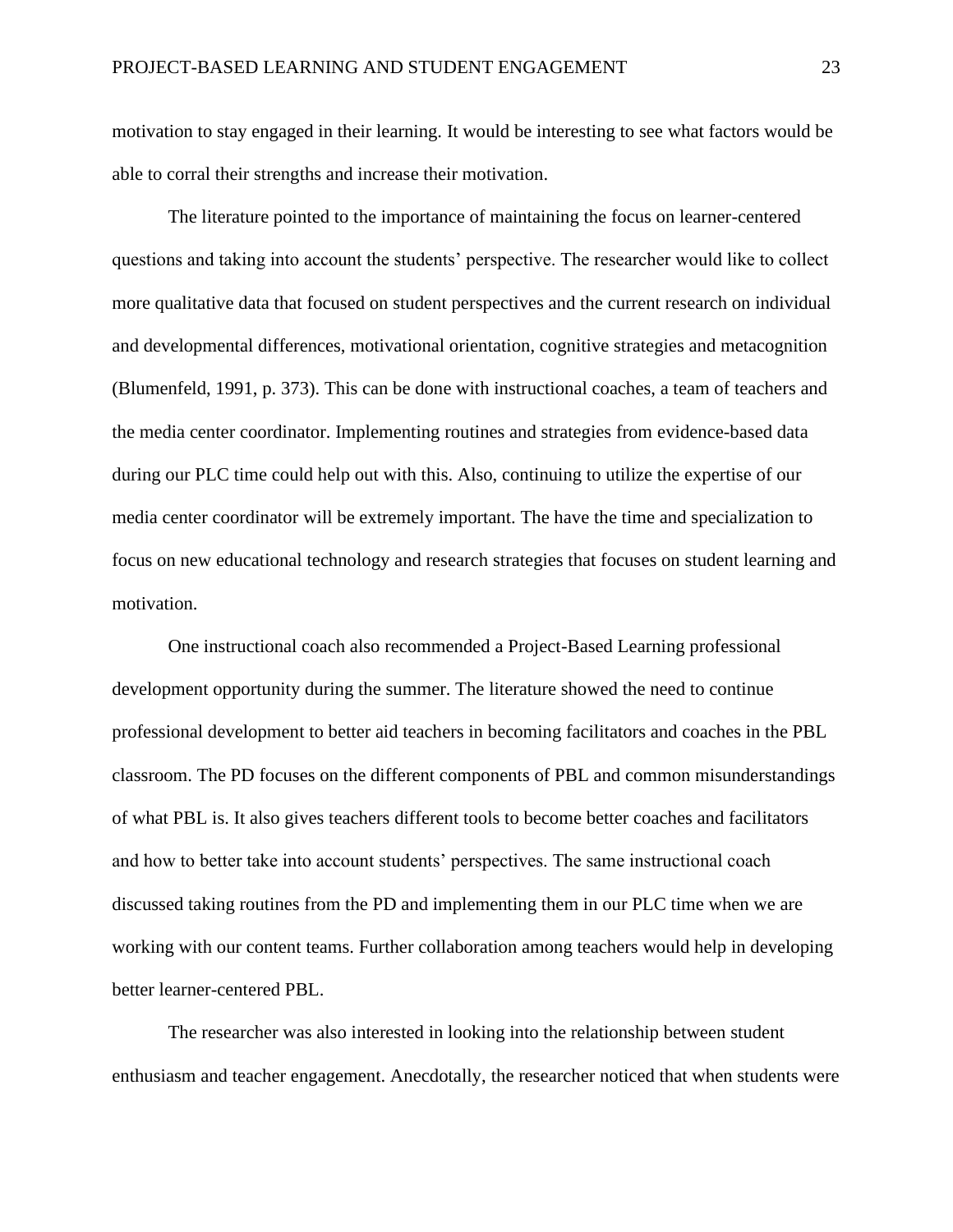more enthused about their projects, the teacher's engagement increased. This could stem from a variety of factors. One might be that when students are more enthusiastic about their project, they are more likely to seek the help of their teacher or other adult support coach. From the perspective of the teacher, the teacher could be more likely to engage with multiple students and with greater enthusiasm if they see their students are excited about their learning. It might seem obvious that when enthusiasm increases, engagement does as well but it would be interesting to research the different factors that play a part.

While a learner-centered approach comes first, it is also important to look at reasons for teacher engagement and enthusiasm. If there is a direct correlation between teacher enthusiasm and student engagement then it would be important to look at the different factors increase teacher enthusiasm. The research shows that PBL requires more responsibilities for educators (Mergendoller, 2001). While this could be discouraging to educators, if they saw the benefits of the increase in their more responsibilities, they could be more likely to implement PBL strategies that focus on learner-centered solutions. However, it would be important to research what factors have the biggest influence on teacher engagement and enthusiasm to allow educators to see the fruits of their labor.

## **Limitations of the Study**

The researcher was concerned about the teacher consciously or subconsciously manipulating their lesson plans or altering their normal engagement to influence student behavior in class during data collection. If the teacher knew when data collectors were going to arrive in their room, then they might make additions to their lesson plans to ensure different types of higher-order thinking. They also might alter their normal type of engagement to increase percent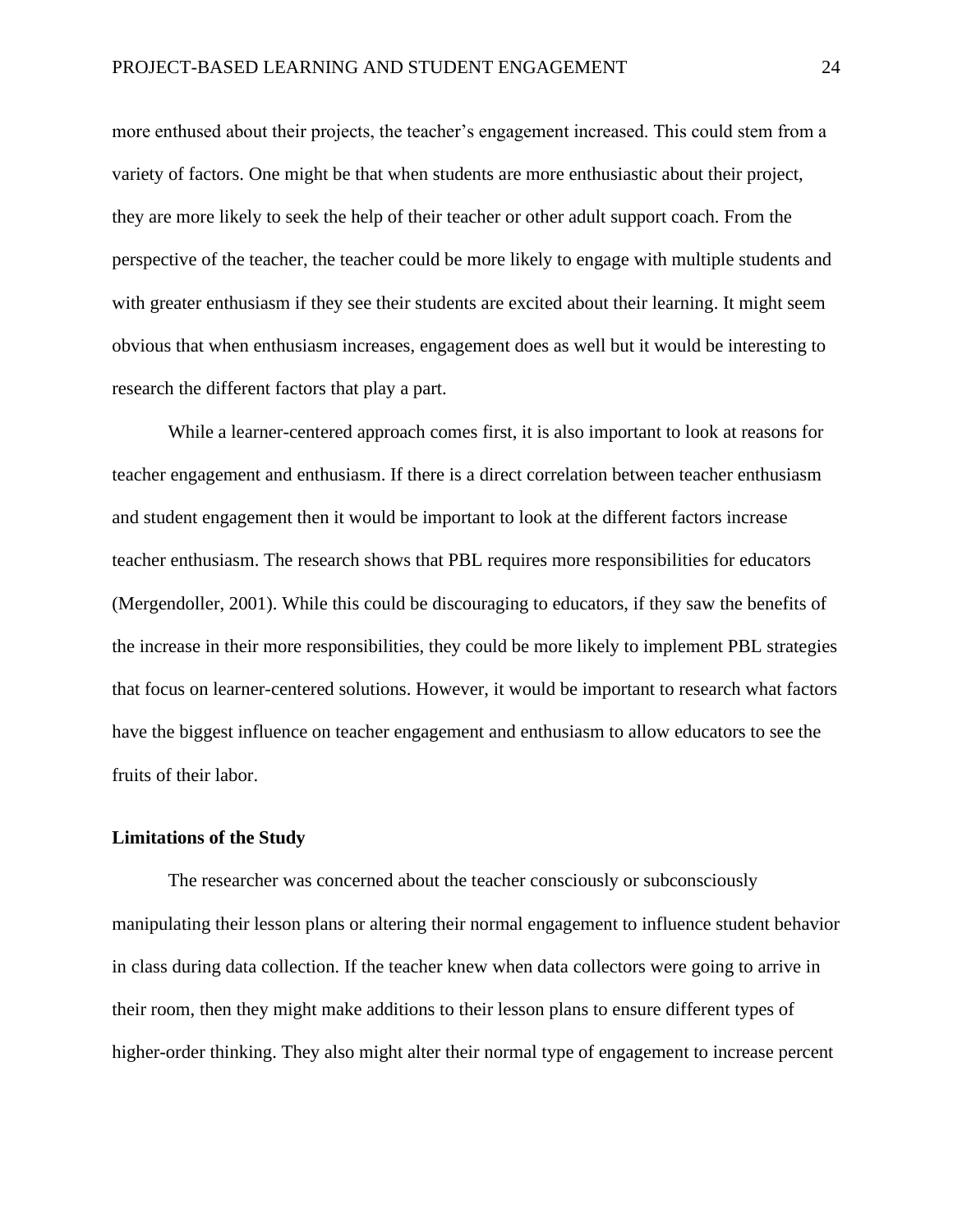of student engagement in class. By walking around more or interacting with multiple groups they could sway the data to show more engagement.

Also, since teacher engagement was being collected, simply by being up and around the room during data collection could alter honest results. As a result, the researcher asked data collectors to come in during any world studies period throughout the day for a month. This would better ensure that the teacher was implementing their normal lesson plans and true teacher engagement. While this could help out with teacher bias, it does not allow for a consistent control group to be examined. There are different students in each period and different variables that come along with each class. The researcher was hoping that enough data would be collected from one period during the month that would give an accurate picture of student engagement. Unfortunately, this was not the case. What the researcher should have done instead, was ask the instructional coaches to come in over a longer period of time. The researcher could also have informed the instructional coaches of the necessary times of data collection that would be necessary for proper data analysis. Since this was not the case only patterns could be deducted from the data collected. While still useful it will be necessary to make these changes.

Another limitation to the research is the degree to which PBL components are implemented with fidelity. Projects have been around for a very long time but implementing effective PBL has been difficult in education (Blumenfeld, p. 373). If all components of PBL are not implemented the data might not show accurate results. Professional development is not only necessary for teachers but all educators and professionals in a school district (Cervantes, 2015, p. 63). While the teacher did receive some professional development in PBL, more would allow the teacher to better implement PBL. Not only is professional development for the teacher but also instructional coaches and district administrators. Patterns from the data showed areas where there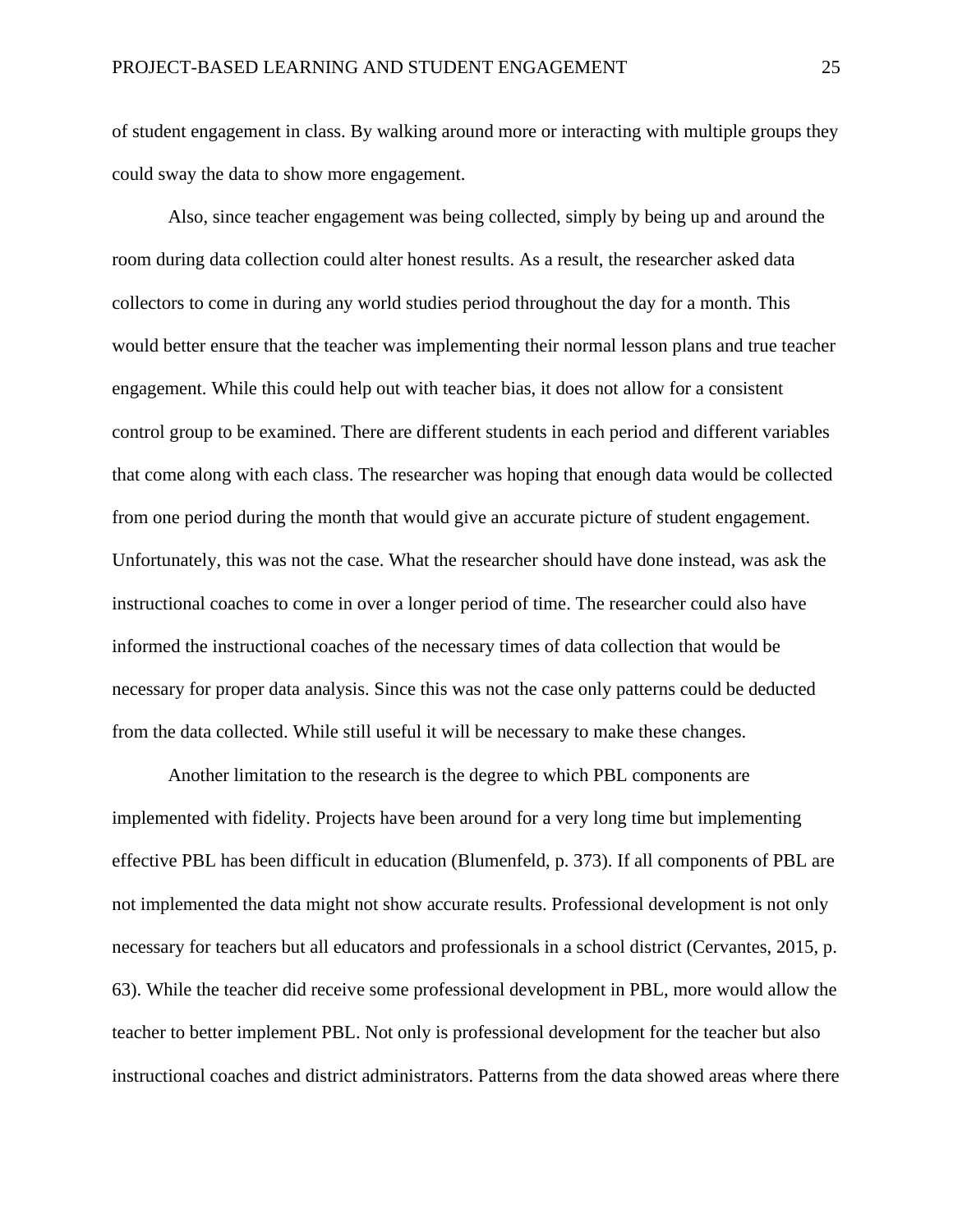was a lack of student intrinsic motivation. More professional development across the school district could give a more accurate picture of data. At Johnston Community School District there is a push for teacher professional development in regards to PBL, as evidenced by the PBL session that happened in the summer of 2019, but in order to maximize the effects of PBL in the classroom support for professional development in educational leadership would help as well.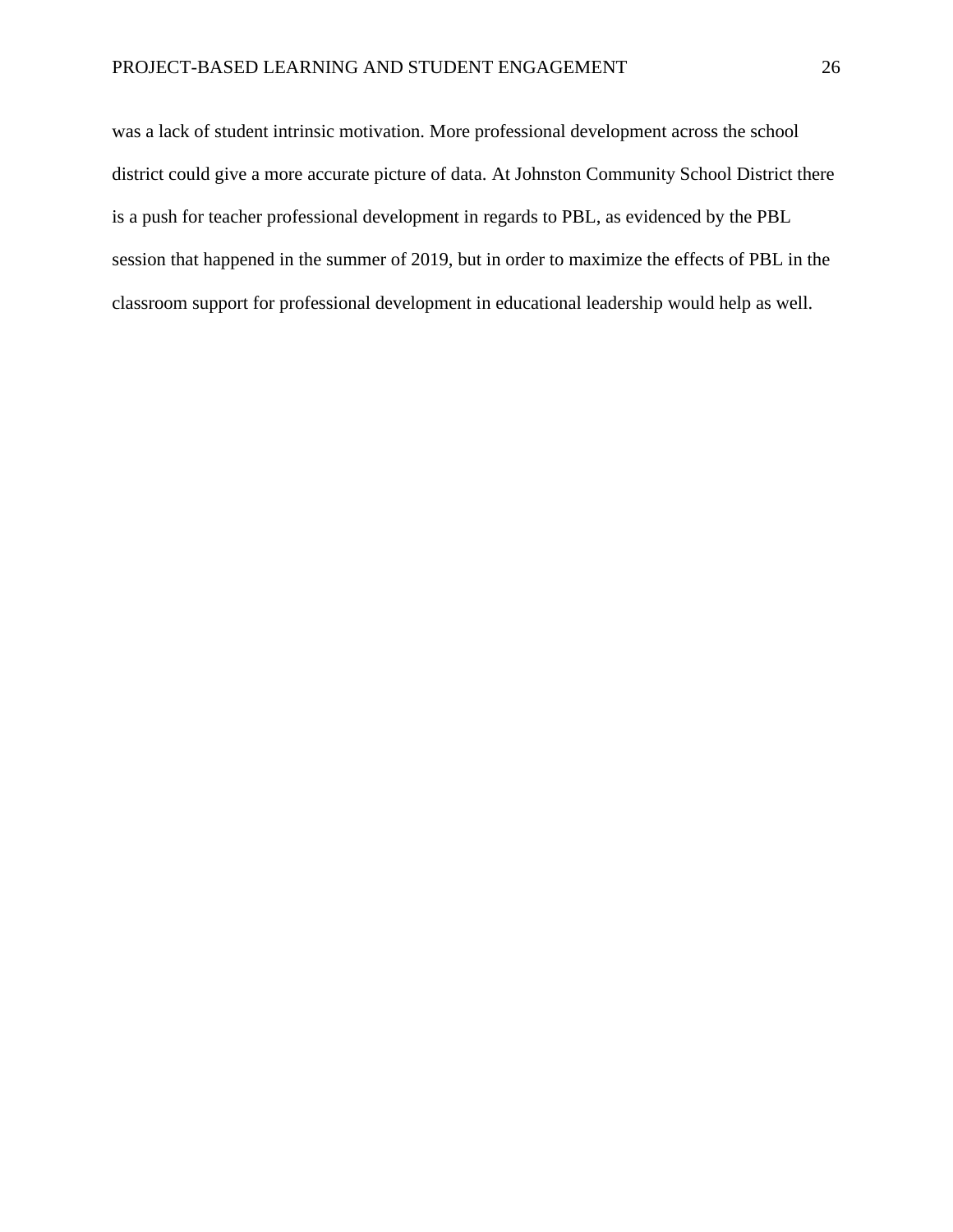# **Conclusion**

The needs of students are changing and it is necessary that education adapts to these needs. It is important to continually look at current research on best educational practices and better ways to motivate students to help them see the relevance of their education. The research for this project focused on the impacts of PBL and its affect on student engagement. The collaboration with two instructional coaches and the media-center coordinator greatly helped in gathering resources, collecting data, analyzing that data and looking at suggestions for future improvement. The findings in this action research project show the positive impact on student engagement with the implementation of PBL and the positive impact on teacher engagement. However, the results show a need for further professional development in PBL practices. Professional development can include attending workshops, collaborating online and continued research into PBL components. It also means including routines in collaboration time throughout the year with colleagues during PLC. The research also shows a need to include students into the conversation to design better student-centered projects, finding input from all sectors of the student population.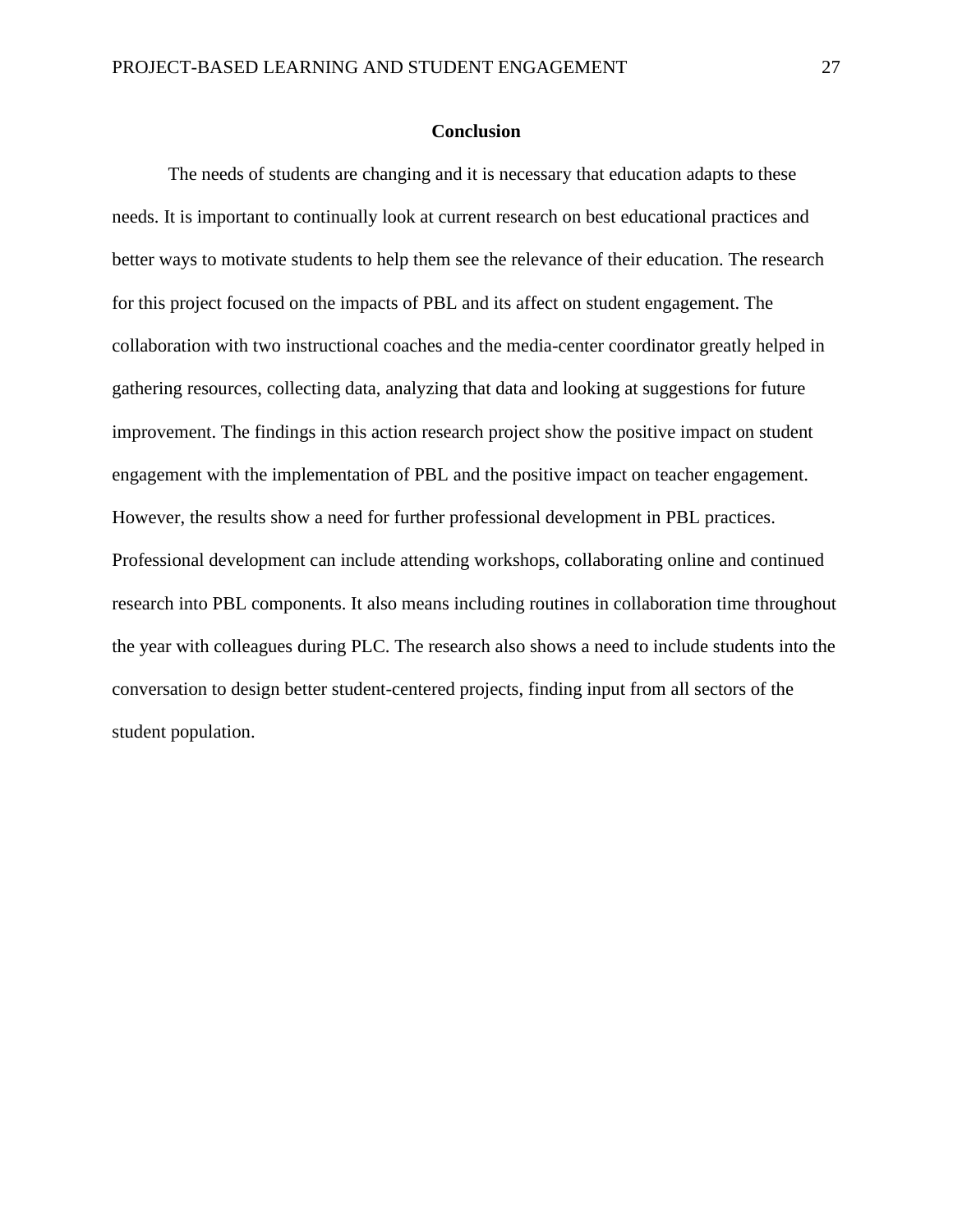### References

- Almaguer, I., Diaz, Z., & Esquierdo, J. (2015). Project-based learning: Innovative pedagogy for 21st-century english learners. *Teacher Education & Practice, 28*(1), 177-189.
- Barron, B. J. S., Schwartz, D. L., Vye, N. J., Moore, A., Petrosino, A., Zech, L., . . . Bransford, J. D., & The Cognition and Technology Group at Vanderbilt. (1998). Doing with understanding: Lessons from research on problem- and project-based learning. *The Journal of the Learning Sciences*, *7*, 271 - 311.
- Barron B., & Darling-Hammond, L. (2008). Teaching for meaningful learning. In D. H. Hammond, B. Barron, P. Pearson, A. Schoenfeld, E. Stage, T. Zimmerman, G. Cervetti, & J. Tilson, Powerful Learning: What We Know About Teaching For Understanding. San Francisco, CA: Jossey-Bass.
- Bell, S. (2010). Project-Based learning for the 21st century: Skills for the future. *The Clearing House: A Journal of Educational Strategies, Issues and Ideas, 83*(2), 39-43. doi:10.1080/00098650903505415
- Blumenfeld, P., Soloway, E., Marx, R., Krajcik, J., Guzdial, M., & Palincsar, A. (1991). Motivating Project-Based Learning: Sustaining The Doing, Supporting The Learning. *Educational Psychologist, 26*(3), 369-398. doi:10.1207/s15326985ep2603&4\_8

Boaler, J. (1999). Mathematics For The Moment, Or The Millennium? *Education Week, 17(29)*: 30–34.Cervantes, B., Hemmer, L., & Kouzekanani, K. (2015). The Impact Of Project-Based Learning On Minority Student Achievement: Implications For School Redesign. *National Council of Professors of Educational Administration,* 50-66. Retrieved from https://files.eric.ed.gov/fulltext/EJ1105713.pdf.

Dintersmith, T. (2018). *What School Could Be*. Princeton, NJ: Princeton University Press.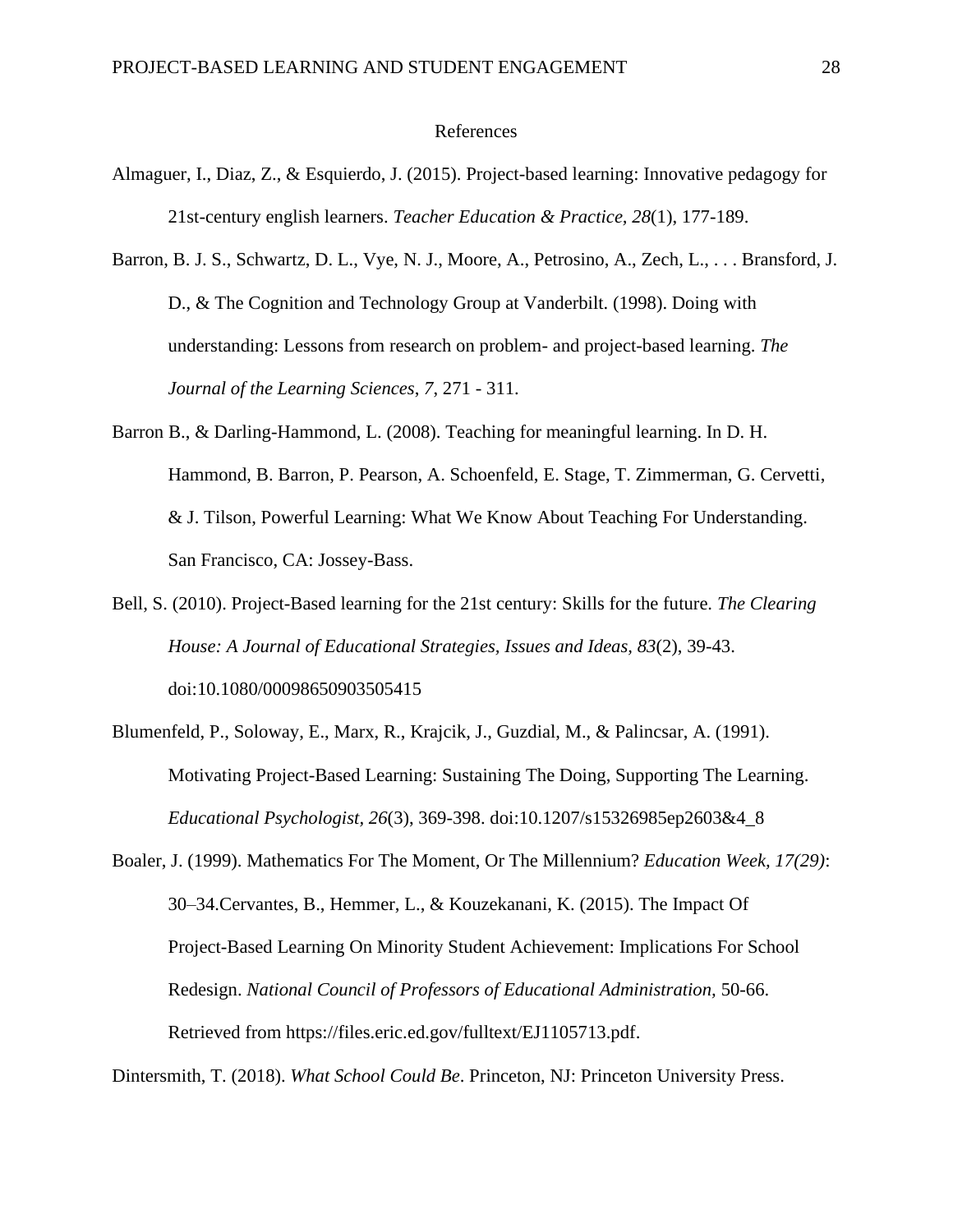- Dolmans, D. H., De Grave, W. , Wolfhagen, I. H. and Van Der Vleuten, C. P. (2005), Problem‐based learning: future challenges for educational practice and research. Medical Education, *39*: 732-741. doi:10.1111/j.1365-2929.2005.02205.x
- Doppelt, Y. (2003). Implementing and Assessment of PBL In A Flexible Environment. *International Journal of Technology andDesign Education 13*:255-72.
- Du, J., Havard, B., Adams, J., & Li, H. (2005). A Project-Based Learning Approach: Online Group Collaborative Learning. *International Journal of Information and Communication Technology Education*, *1*(4), 13-17.dio: 10.4018/jicte.2005100102

Evertson, C. M., Neal, K. W., & Randolph, C. H. (in press). Creating Learning Centered Classrooms: Implications For Classroom Management. In E. Demarest (Ed.), Benchmarks For Excellence: Learning-Centered Classrooms and Schools. New York: Teachers College Press.

- Gallagher, S. A. (2015). The Role Of Problem-Based Learning In Developing Creative Expertise. *Asia Pacific Education Review, 16*(2), 225-235. doi:10.1007/s12564-015-9367-8
- Gallagher, S. A. (2009). What Do You Need To Know? Becoming An Effective PBL Teacher. In B. MacFarlane & T. Stambaugh (Eds.), Leading change in gifted education: The festschrift of Dr. Joyce VanTassel-Baska (pp. 337–350). Waco, TX: Prufrock Press.
- Geier, R., P. C. Blumenfeld, R. W. Marx, J. S. Krajcik, E. Soloway, and J. Clay-Chambers. (2008). Standardized Test Outcomes For Students Engaged In Inquiry-Based Curricula In The Context Of Urban Reform. *Journal of Research in Science Teaching, 45*(8), 922–39.

Graesser, A.C., Green, M.C., Strange, J.J.,Brock, T.C., (2002). *Narrative Impact: Social and*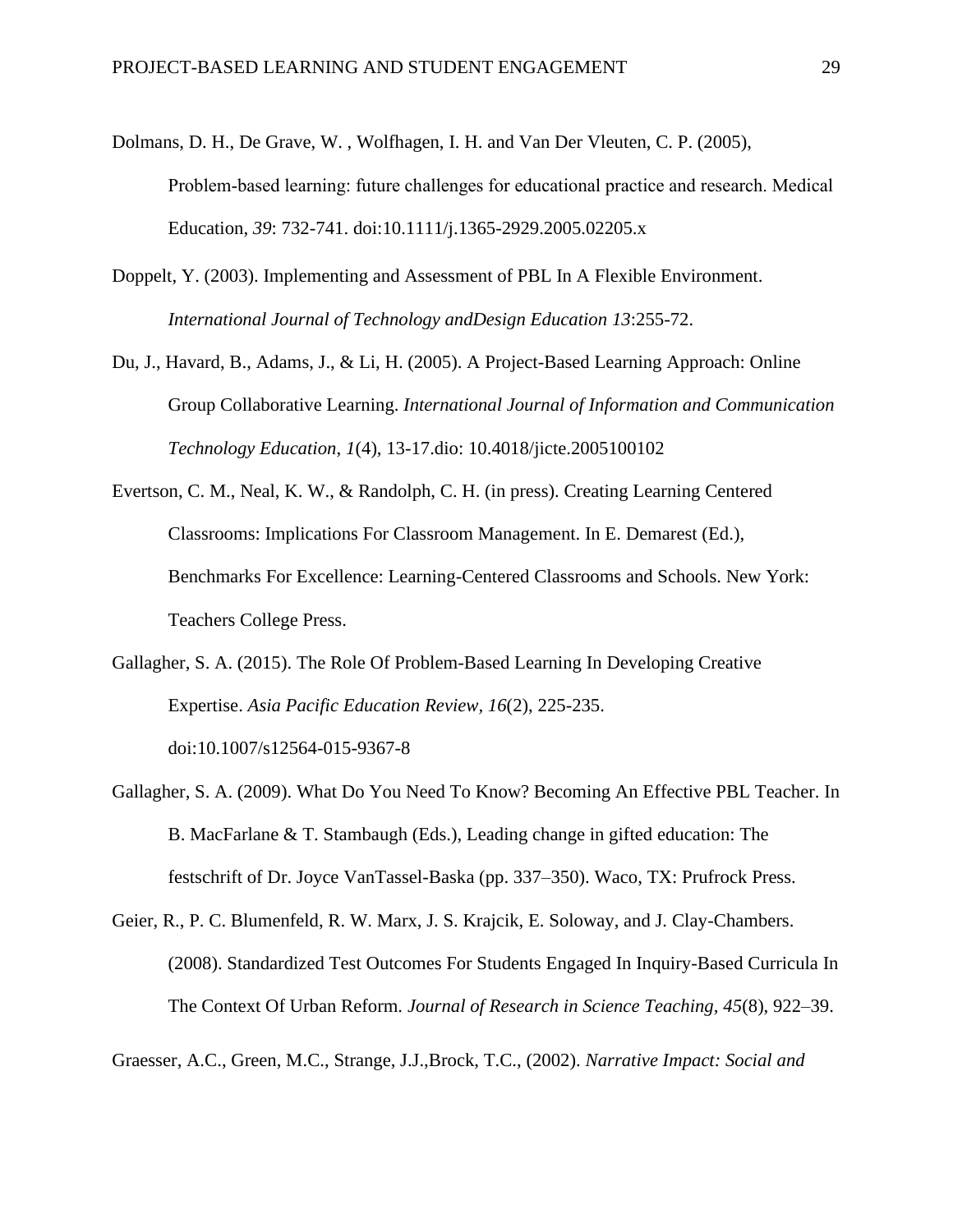*Cognitive Foundations*. New York: Psychology Press.

- Hemmings, A. (2012). Four R's For Urban High School Reform: Re-envisioning, Reculturation, Restructuring, Remoralization. *Improving Schools*, *15*(198). doi: 10.1177/1365480212458861
- Hess, F., & Manno, B. (2011). *Customized Schooling: Beyond Whole-School Reform*. Cambridge, MA: Harvard Education Press.
- Instructional Practices Inventory Student Engagement IPI Process. (n.d.). Retrieved from https://ipistudentengagement.com/
- Kounin,JS. (1970). *Discipline And Group Management In Classrooms.* New York: Holt, Rinehart and Winston.
- Larmer, J., & Mergendoller, J.R. (2010). Seven Essentials For Project-Based Learning. *Educational leadership*, *68*(1), 34-37.
- Lattimer, H., & Riordan, R. (2011). Project-Based Learning Engages Students in Meaningful Work. *Middle School Journal*, *43*(2), 18-23. doi:10.1080/00940771.2011.11461797
- MaKinster, J. G., Barab, S. A., & Keating, T. M. (2001). Design And Implementation Of An On-line Professional Development Community: A Project-Based Learning Approach In A Graduate Seminar. *Electronic Journal of Science Education, 5*(3), 1-8.
- Mergendoller, J. R., & Thomas, J. W. (2001). Managing Project Based Learning: Principles from the Field. doi:10.1.1532.3730
- Pan, G., Seow, P., & Koh, G. (2019). Examining Learning Transformation In Project-Based Learning Process. *Journal of International Education in Business, (20190322)*. doi:10.1108/JIEB-06-2018-0022